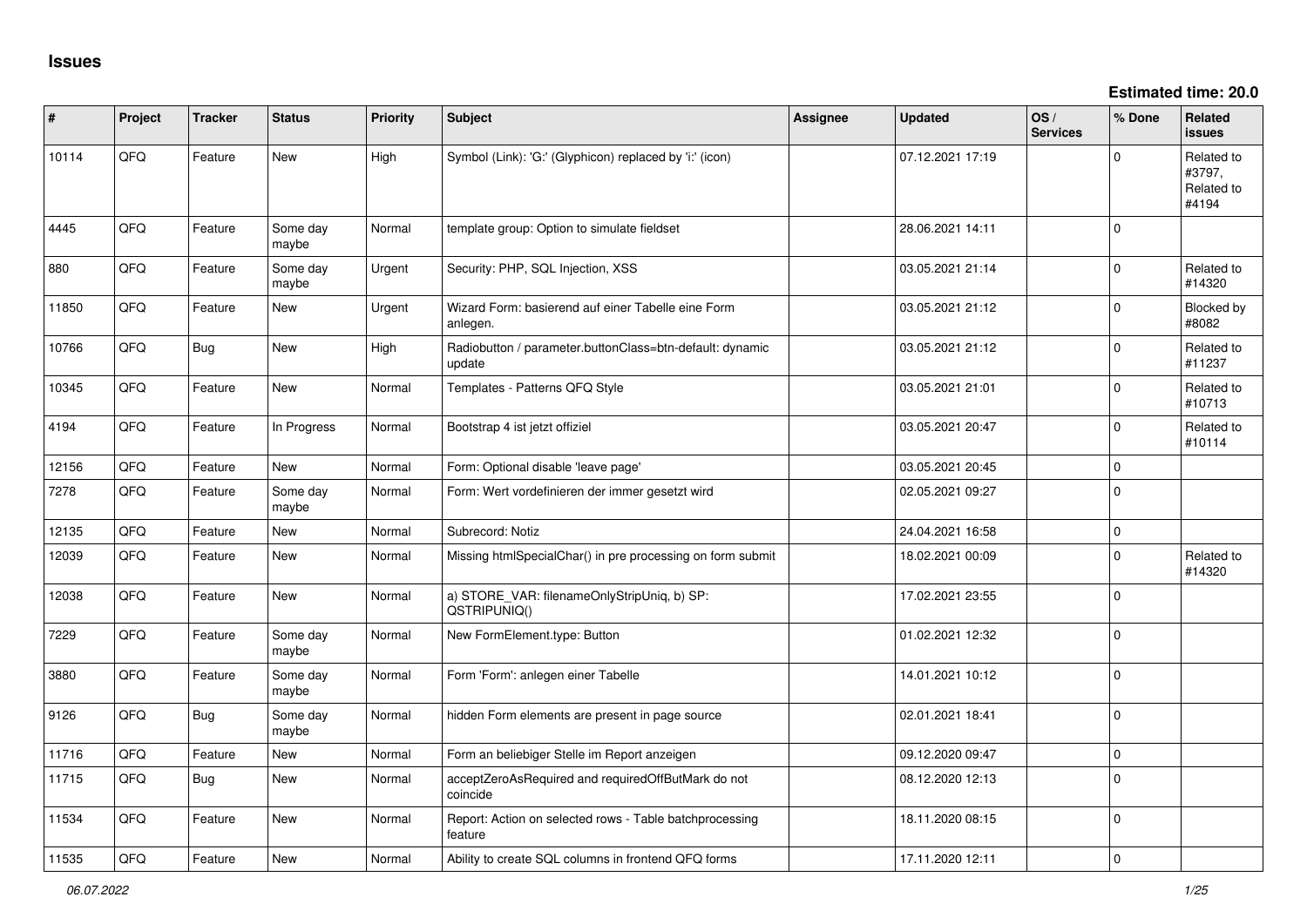| #     | Project | <b>Tracker</b> | <b>Status</b>     | <b>Priority</b> | Subject                                                                                                                                                       | Assignee | <b>Updated</b>   | OS/<br><b>Services</b> | % Done      | Related<br>issues    |
|-------|---------|----------------|-------------------|-----------------|---------------------------------------------------------------------------------------------------------------------------------------------------------------|----------|------------------|------------------------|-------------|----------------------|
| 11522 | QFQ     | <b>Bug</b>     | <b>New</b>        | Normal          | Aus/Einblenden von Reitern                                                                                                                                    |          | 13.11.2020 14:58 |                        | $\mathbf 0$ |                      |
| 10759 | QFQ     | Bug            | New               | Normal          | emptyMeansNull - Feld falsch aktualisiert                                                                                                                     |          | 12.11.2020 23:45 |                        | $\Omega$    |                      |
| 11195 | QFQ     | Bug            | <b>New</b>        | Low             | Dynamic Update: Note not updated if new text is empty<br>(v20.4)                                                                                              |          | 25.09.2020 11:14 |                        | $\Omega$    |                      |
| 10890 | QFQ     | Bug            | New               | Normal          | AutoCron hangs                                                                                                                                                |          | 20.07.2020 13:56 |                        | $\Omega$    |                      |
| 10874 | QFQ     | Feature        | <b>New</b>        | Normal          | Erstellen eines Foreign Keys in der Tabelle "FormElement"                                                                                                     |          | 13.07.2020 10:11 |                        | $\mathbf 0$ |                      |
| 10763 | QFQ     | Feature        | <b>New</b>        | Normal          | form accessed and submitted despite logout?                                                                                                                   |          | 16.06.2020 11:43 |                        | $\Omega$    |                      |
| 10738 | QFQ     | Feature        | Some day<br>maybe | Normal          | CORS headers for external API requests                                                                                                                        |          | 10.06.2020 14:00 |                        | $\mathbf 0$ |                      |
| 10384 | QFQ     | Feature        | New               | Normal          | Parameter Exchange QFQ Instances                                                                                                                              |          | 07.05.2020 09:38 |                        | $\mathbf 0$ |                      |
| 10324 | QFQ     | <b>Bug</b>     | New               | Normal          | Excel Export mit Template funktioniert nur, wenn Template<br>vor uid kommt                                                                                    |          | 30.03.2020 11:20 |                        | $\Omega$    | Related to<br>#10257 |
| 5892  | QFQ     | Feature        | Some day<br>maybe | Normal          | QFQ should use T3 API to manipulate FE GROUP<br>membership                                                                                                    |          | 01.02.2020 23:20 |                        | $\mathbf 0$ |                      |
| 5452  | QFQ     | Feature        | Some day<br>maybe | Normal          | Thumbnails from PDF: bad quality                                                                                                                              |          | 01.02.2020 23:20 |                        | $\Omega$    |                      |
| 4719  | QFQ     | Feature        | Some day<br>maybe | Normal          | Custom Message in Client in case of 'Browser tab close,<br>modification will be lost'                                                                         |          | 01.02.2020 23:20 |                        | $\Omega$    |                      |
| 4640  | QFQ     | Feature        | Some day<br>maybe | Normal          | Rename System Forms                                                                                                                                           |          | 01.02.2020 23:20 |                        | $\Omega$    |                      |
| 4627  | QFQ     | Feature        | Some day<br>maybe | Normal          | dbupdate: all tables - check 'create', 'modified' if it is possible<br>to change to default 'CURRENT_TIMESTAMP' and modified<br>'ON UPDATE CURRENT TIMESTAMP' |          | 01.02.2020 23:20 |                        | $\Omega$    |                      |
| 4626  | QFQ     | Feature        | Some day<br>maybe | Normal          | Mobile View: 'classBody=qfq-form-right' makes no sense                                                                                                        |          | 01.02.2020 23:20 |                        | $\Omega$    |                      |
| 4551  | QFQ     | Feature        | Some day<br>maybe | Normal          | Set 'pills' via dynamicUpdate to show/hide/disabled                                                                                                           |          | 01.02.2020 23:20 |                        | $\mathbf 0$ | Related to<br>#3752  |
| 4546  | QFQ     | Bug            | Some day<br>maybe | Normal          | NH: SIP storage is destroyed                                                                                                                                  |          | 01.02.2020 23:20 |                        | $\Omega$    |                      |
| 4536  | QFQ     | Feature        | Some day<br>maybe | Normal          | FE upload: problem with delete if mutliple uploads an<br>FE.name="                                                                                            |          | 01.02.2020 23:20 |                        | $\Omega$    |                      |
| 4446  | QFQ     | Feature        | Some day<br>maybe | Normal          | New FE get same feldContainerId as last modifed FE                                                                                                            |          | 01.02.2020 23:20 |                        | $\Omega$    |                      |
| 4443  | QFQ     | Feature        | Some day<br>maybe | Normal          | Form: multiple secondary tables                                                                                                                               |          | 01.02.2020 23:20 |                        | $\Omega$    |                      |
| 7402  | QFQ     | Bug            | Some day<br>maybe | Normal          | thumbnail cache: outdated picture when permission denied<br>and permission resolved.                                                                          |          | 01.02.2020 23:20 |                        | $\Omega$    |                      |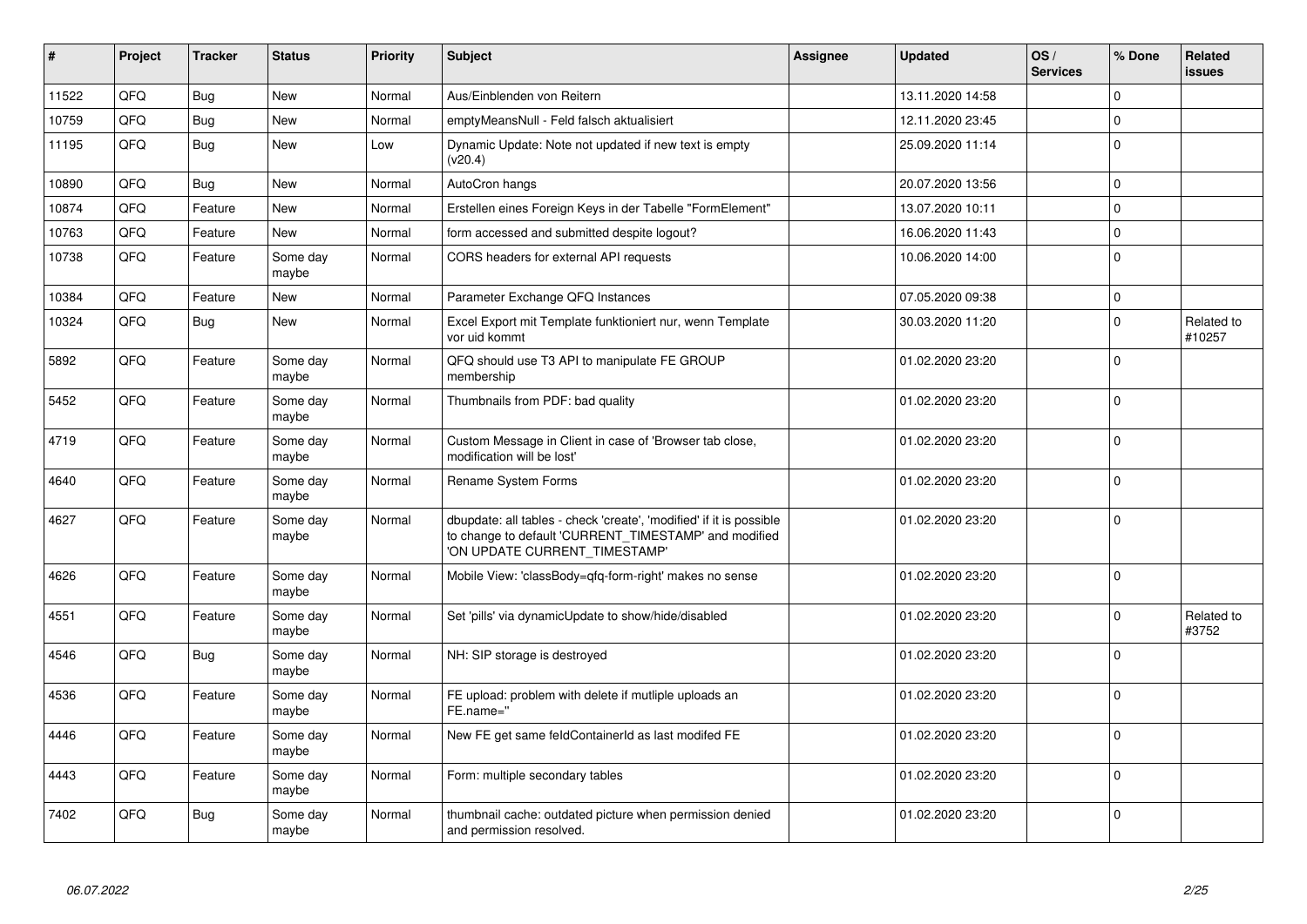| #    | Project | <b>Tracker</b> | <b>Status</b>     | <b>Priority</b> | Subject                                                                                                      | <b>Assignee</b> | <b>Updated</b>   | OS/<br><b>Services</b> | % Done       | Related<br><b>issues</b>                    |
|------|---------|----------------|-------------------|-----------------|--------------------------------------------------------------------------------------------------------------|-----------------|------------------|------------------------|--------------|---------------------------------------------|
| 7101 | QFQ     | Bug            | Some day<br>maybe | Normal          | 'form' in SIP and 'report' - breaks                                                                          |                 | 01.02.2020 23:20 |                        | $\Omega$     |                                             |
| 5851 | QFQ     | Feature        | Some day<br>maybe | Normal          | Queue System implementieren: MQTT, RabbitMQ                                                                  |                 | 01.02.2020 23:20 |                        | $\mathbf{0}$ | Related to<br>#5715                         |
| 5850 | QFQ     | Feature        | Some day<br>maybe | Normal          | Deployment: In QFQ Doc best practice fuer zeitgemaesses<br>Deployment beschreiben                            |                 | 01.02.2020 23:20 |                        | $\Omega$     |                                             |
| 5455 | QFQ     | Feature        | Some day<br>maybe | Normal          | Mail Redirects grld abhaengig                                                                                |                 | 01.02.2020 23:20 |                        | $\mathbf 0$  |                                             |
| 5342 | QFQ     | Feature        | Some day<br>maybe | Normal          | link - with HTML Attributes                                                                                  |                 | 01.02.2020 23:20 |                        | $\mathbf{0}$ | Related to<br>#14077                        |
| 4816 | QFQ     | Feature        | Some day<br>maybe | Normal          | Templates for QFQ Reports (Tables, Radios, )                                                                 |                 | 01.02.2020 23:20 |                        | $\Omega$     |                                             |
| 4439 | QFQ     | Feature        | Some day<br>maybe | Normal          | Log: report all actions fired by an FE Element, incl. the<br>original directive (slaveld, sqlInsert, )       |                 | 01.02.2020 23:20 |                        | $\Omega$     | Related to<br>#4432,<br>Related to<br>#5458 |
| 4435 | QFQ     | Feature        | Some day<br>maybe | Normal          | Report: striptags - specify allowed tags                                                                     |                 | 01.02.2020 23:20 |                        | l O          |                                             |
| 4433 | QFQ     | Feature        | Some day<br>maybe | Normal          | Log when SIP will be destroyed by QFQ for any (security)<br>reason                                           |                 | 01.02.2020 23:20 |                        | $\Omega$     | Related to<br>#4432,<br>Related to<br>#5458 |
| 1234 | QFQ     | Feature        | Some day<br>maybe | Normal          | QF: Record numbering: Im Grid soll in Spalte 1 optional die<br>laufende Nummer der Records angezeigt werden. |                 | 01.02.2020 23:20 |                        | l 0          |                                             |
| 955  | QFQ     | Feature        | Some day<br>maybe | Normal          | QF: Notizen vor/nach dem Form                                                                                |                 | 01.02.2020 23:20 |                        | $\mathbf{0}$ |                                             |
| 8056 | QFQ     | Feature        | Some day<br>maybe | Normal          | Termin Organisation (Reservation)                                                                            |                 | 01.02.2020 23:19 |                        | $\mathbf 0$  | Related to<br>#8658                         |
| 7921 | QFQ     | Feature        | Some day<br>maybe | Normal          | Rest API Export: URL kuerzer machen                                                                          |                 | 01.02.2020 23:19 |                        | l 0          |                                             |
| 7281 | QFQ     | <b>Bug</b>     | Some day<br>maybe | Normal          | Subrecords: on large screen separator line too short                                                         |                 | 01.02.2020 23:19 |                        | $\mathbf 0$  |                                             |
| 7100 | QFQ     | Feature        | Some day<br>maybe | Normal          | Download: log access, max downloads, time limit                                                              |                 | 01.02.2020 23:19 |                        | l 0          |                                             |
| 6704 | QFQ     | Feature        | Some day<br>maybe | Normal          | Upload Mode: Bilder in Notizen rechts sollen aktuellen<br>Upload repräsentieren.                             |                 | 01.02.2020 23:19 |                        | l 0          | Related to<br>#3264                         |
| 6084 | QFQ     | Feature        | Some day<br>maybe | Normal          | New escape type: 'D' - convert date                                                                          |                 | 01.02.2020 23:19 |                        | l 0          |                                             |
| 5923 | QFQ     | Feature        | Some day<br>maybe | Normal          | fillStoreSystemBySqlLate                                                                                     |                 | 01.02.2020 23:19 |                        | $\mathbf 0$  |                                             |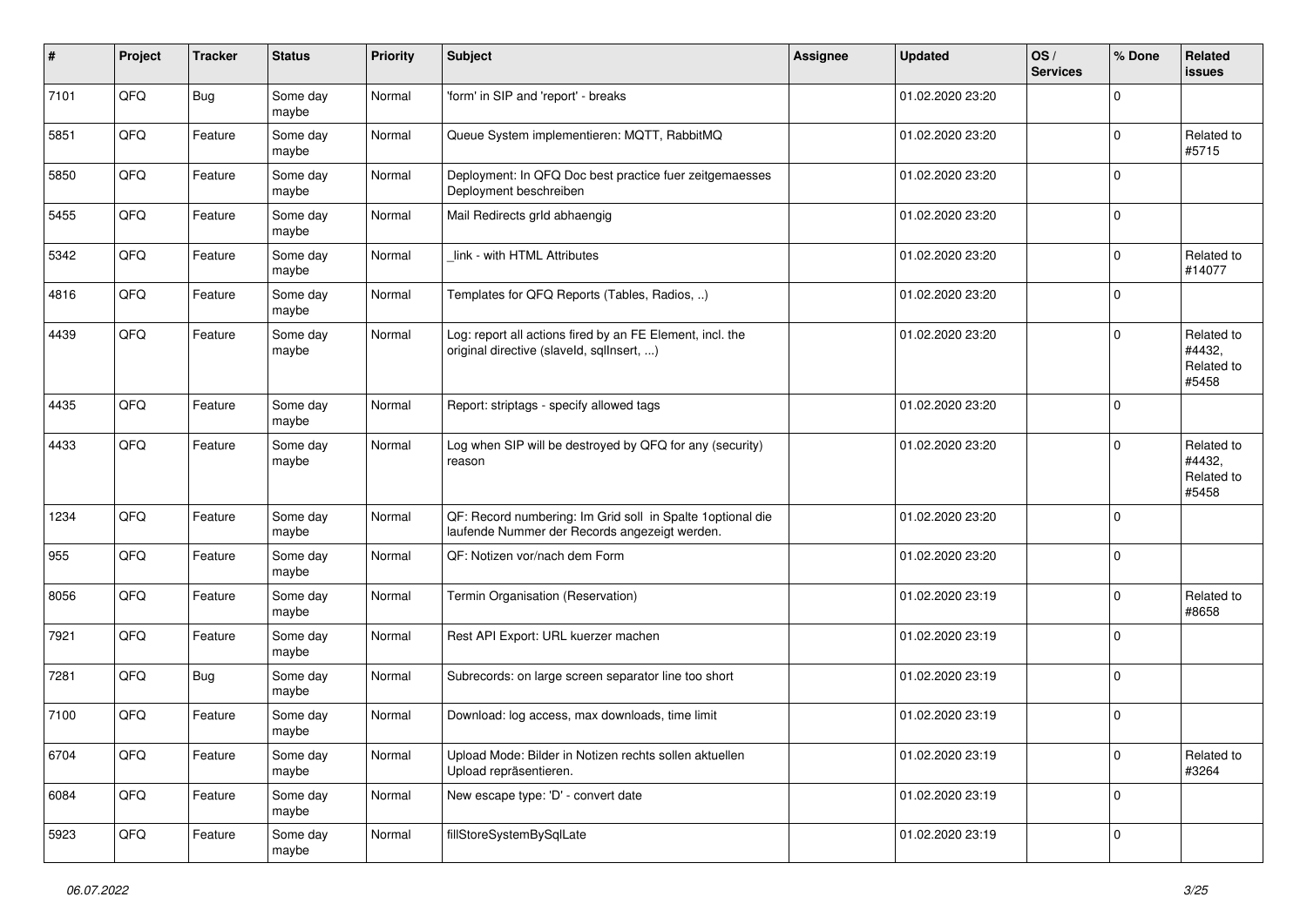| #    | Project | <b>Tracker</b> | <b>Status</b>     | <b>Priority</b> | <b>Subject</b>                                                                                                                                           | <b>Assignee</b> | <b>Updated</b>   | OS/<br><b>Services</b> | % Done      | Related<br>issues    |
|------|---------|----------------|-------------------|-----------------|----------------------------------------------------------------------------------------------------------------------------------------------------------|-----------------|------------------|------------------------|-------------|----------------------|
| 5895 | QFQ     | Feature        | Some day<br>maybe | Normal          | Tutorial: List of all QFQ Features                                                                                                                       |                 | 01.02.2020 23:19 |                        | $\Omega$    |                      |
| 5893 | QFQ     | Feature        | Some day<br>maybe | Normal          | Edit on double-click                                                                                                                                     |                 | 01.02.2020 23:19 |                        | $\mathbf 0$ | Related to<br>#5894  |
| 5877 | QFQ     | <b>Bug</b>     | Some day<br>maybe | Normal          | FE.type=note:bsColumn strange behaviour                                                                                                                  |                 | 01.02.2020 23:19 |                        | $\Omega$    |                      |
| 5805 | QFQ     | Feature        | Some day<br>maybe | Normal          | TypeAHead SQL value instead of key stored                                                                                                                |                 | 01.02.2020 23:19 |                        | 0           | Related to<br>#5444  |
| 9855 | QFQ     | Bug            | New               | Normal          | <b>Required Check</b>                                                                                                                                    |                 | 01.02.2020 15:56 |                        | $\mathbf 0$ |                      |
| 9024 | QFQ     | <b>Bug</b>     | Some day<br>maybe | Normal          | QFQ Einarbeitung                                                                                                                                         |                 | 01.02.2020 15:56 |                        | $\mathbf 0$ |                      |
| 9853 | QFQ     | Feature        | New               | Normal          | Check das SQL / QFQ / Mail Logfile geschrieben wird                                                                                                      |                 | 09.01.2020 11:15 |                        | $\mathbf 0$ |                      |
| 2950 | QFQ     | Feature        | Some day<br>maybe | Normal          | Inhalt QFQ Records als File                                                                                                                              |                 | 11.12.2019 16:03 |                        | $\Omega$    |                      |
| 1623 | QFQ     | Feature        | Some day<br>maybe | Normal          | RealURL                                                                                                                                                  |                 | 11.12.2019 16:03 |                        | 30          |                      |
| 1510 | QFQ     | Feature        | Some day<br>maybe | Normal          | jquery von google laden, falls das nicht geht lokal                                                                                                      |                 | 11.12.2019 16:03 |                        | $\Omega$    |                      |
| 1253 | QFQ     | Feature        | Some day<br>maybe | Normal          | QF: Colorpicker                                                                                                                                          |                 | 11.12.2019 16:03 |                        | $\Omega$    |                      |
| 1251 | QFQ     | Feature        | Some day<br>maybe | Normal          | QF: Combo                                                                                                                                                |                 | 11.12.2019 16:03 |                        | $\mathbf 0$ |                      |
| 4138 | QFQ     | Bug            | Some day<br>maybe | Normal          | _style fehlt                                                                                                                                             |                 | 11.12.2019 16:03 |                        | $\mathbf 0$ |                      |
| 4122 | QFQ     | <b>Bug</b>     | Some day<br>maybe | Normal          | file: Render Mode hat keinen Effekt                                                                                                                      |                 | 11.12.2019 16:03 |                        | $\mathbf 0$ |                      |
| 4027 | QFQ     | Feature        | Some day<br>maybe | Normal          | Missing: orange 'check' / 'bullet'                                                                                                                       |                 | 11.12.2019 16:03 |                        | 0           |                      |
| 3879 | QFQ     | Feature        | Some day<br>maybe | Normal          | Form 'FormElement': Beim Feld 'name' rechts in der Notiz<br>einen Link einblenden - a) aktuelle Definition anzeigen, b)<br>Spalte in der Tabelle anlegen |                 | 11.12.2019 16:03 |                        | $\mathbf 0$ |                      |
| 3878 | QFQ     | Feature        | Some day<br>maybe | Normal          | Form 'FormElement': Spalte 'name' typeAhead mit<br>Spaltennamen der Primarytable.                                                                        |                 | 11.12.2019 16:03 |                        | 0           |                      |
| 3646 | QFQ     | Feature        | Some day<br>maybe | Normal          | Moeglichkeit HTML Tags in Reports auszugeben (zu<br>enkodieren: htmlspecialchars)                                                                        |                 | 11.12.2019 16:02 |                        | $\mathbf 0$ | Related to<br>#14320 |
| 3617 | QFQ     | Feature        | Some day<br>maybe | Normal          | Load javascripts at bottom                                                                                                                               |                 | 11.12.2019 16:02 |                        | $\mathbf 0$ |                      |
| 3567 | QFG     | Feature        | Some day<br>maybe | Low             | 'Save', 'Close', 'New' als FormElement                                                                                                                   |                 | 11.12.2019 16:02 |                        | $\mathbf 0$ |                      |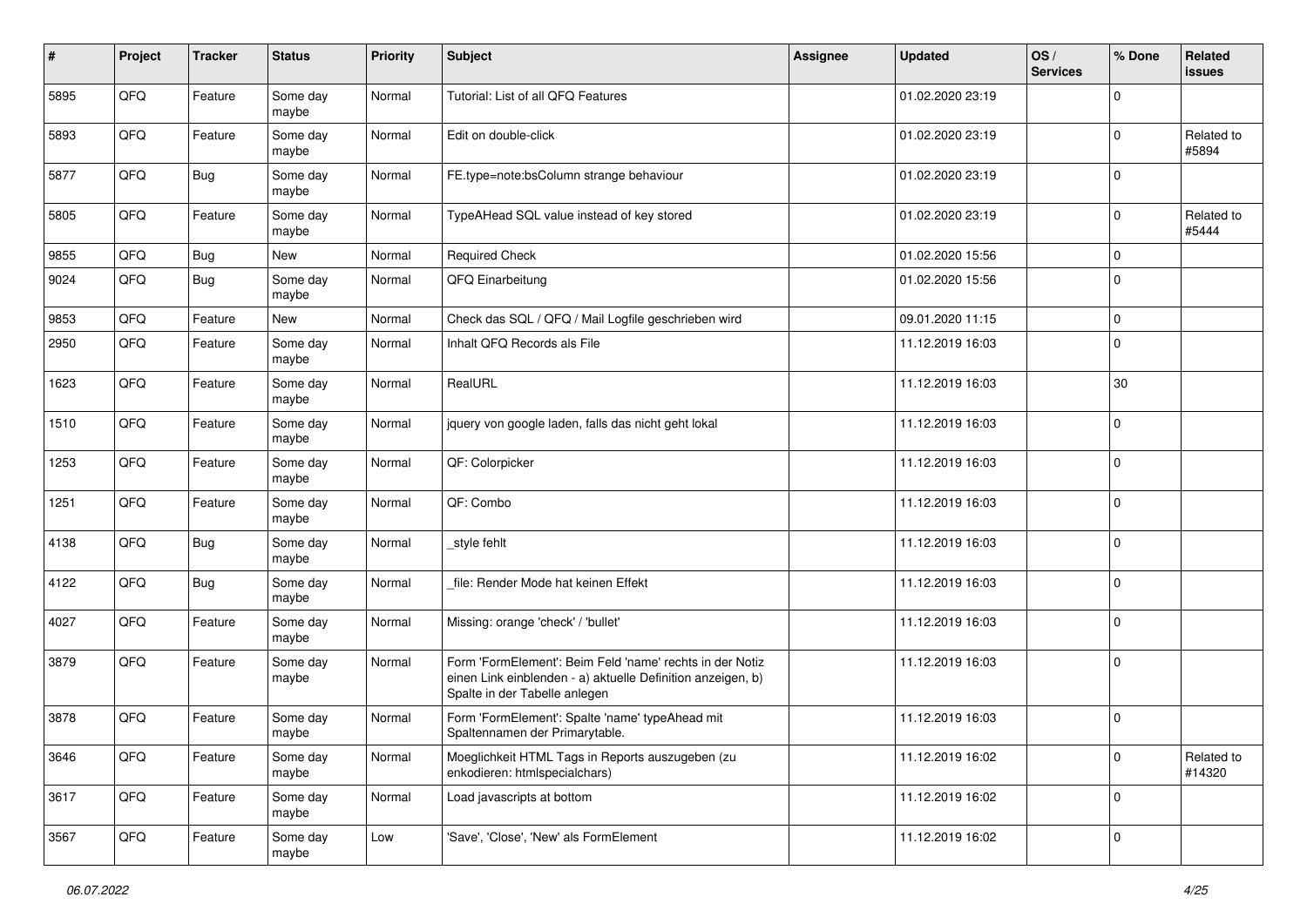| #     | Project | <b>Tracker</b> | <b>Status</b>     | <b>Priority</b> | Subject                                                                                   | <b>Assignee</b> | <b>Updated</b>   | OS/<br><b>Services</b> | % Done      | Related<br><b>issues</b> |
|-------|---------|----------------|-------------------|-----------------|-------------------------------------------------------------------------------------------|-----------------|------------------|------------------------|-------------|--------------------------|
| 3495  | QFQ     | Feature        | Some day<br>maybe | Normal          | Predifined Parameter werden nicht in '+' (add new record)<br>SIP gerendert.               |                 | 11.12.2019 16:02 |                        | $\Omega$    |                          |
| 5160  | QFQ     | Feature        | Some day<br>maybe | Normal          | QFQ collaborative / together.js, ShareJS, y-js, collaborative,                            |                 | 11.12.2019 16:02 |                        | $\mathbf 0$ |                          |
| 5129  | QFQ     | Feature        | Some day<br>maybe | Normal          | Reports: SQL fuer x Achse und y Achse                                                     |                 | 11.12.2019 16:02 |                        | $\Omega$    |                          |
| 4974  | QFQ     | Feature        | Some day<br>maybe | Normal          | Long polling - inform all listening clients of changes                                    |                 | 11.12.2019 16:02 |                        | $\mathbf 0$ |                          |
| 4444  | QFQ     | Feature        | Some day<br>maybe | Normal          | FE.type=upload: detect mime type                                                          |                 | 11.12.2019 16:02 |                        | $\mathbf 0$ | Related to<br>#4303      |
| 4442  | QFQ     | Feature        | Some day<br>maybe | Normal          | Special Column Name: _link - new symbol G (Glyph) to<br>choose any available symbol       |                 | 11.12.2019 16:02 |                        | $\Omega$    |                          |
| 4441  | QFQ     | <b>Bug</b>     | Some day<br>maybe | Normal          | \$_SERVER Vars sollten nur aus dem Store genommen<br>werden - Code entsprechend anpassen. |                 | 11.12.2019 16:02 |                        | $\Omega$    |                          |
| 4440  | QFQ     | Feature        | Some day<br>maybe | Normal          | Manual.rst: explain how to. expand PHP Session to 4h                                      |                 | 11.12.2019 16:02 |                        | $\mathbf 0$ |                          |
| 6515  | QFQ     | Feature        | Some day<br>maybe | Normal          | Formular: Felder dynamisch ein/ausblenden                                                 |                 | 11.12.2019 16:02 |                        | $\mathbf 0$ |                          |
| 6299  | QFQ     | Feature        | Some day<br>maybe | Normal          | Attack detection: log table with invalid SIP access                                       |                 | 11.12.2019 16:02 |                        | $\Omega$    | Related to<br>#3947      |
| 6288  | QFQ     | Feature        | Some day<br>maybe | Normal          | Best Practice: Erklaeren wie man ein Formular ganz in<br>'weiss' erstellen kann           |                 | 11.12.2019 16:02 |                        | $\Omega$    |                          |
| 6083  | QFQ     | Feature        | Some day<br>maybe | Normal          | Dynamic Update: Value Check via SQL                                                       |                 | 11.12.2019 16:02 |                        | $\Omega$    |                          |
| 5783  | QFQ     | Feature        | Some day<br>maybe | Normal          | <b>BPMN View/Edit</b>                                                                     |                 | 11.12.2019 16:02 |                        | $\Omega$    |                          |
| 7108  | QFQ     | Feature        | Some day<br>maybe | Normal          | QFQ Wrap Elements                                                                         |                 | 11.12.2019 16:01 |                        | $\Omega$    |                          |
| 7106  | QFQ     | Feature        | Some day<br>maybe | Normal          | Beispiel Nummerierung von Rows in Report                                                  |                 | 11.12.2019 16:01 |                        | $\mathbf 0$ |                          |
| 7105  | QFQ     | Feature        | Some day<br>maybe | Normal          | Beispiel wie man in einer zweiten Tabelle speichert.                                      |                 | 11.12.2019 16:01 |                        | 0           |                          |
| 7104  | QFQ     | Feature        | Some day<br>maybe | Normal          | Manual: hint about escaping if '\r' appears in mail body                                  |                 | 11.12.2019 16:01 |                        | $\Omega$    |                          |
| 6992  | QFQ     | Feature        | Some day<br>maybe | Normal          | DB exception: Syntax Highlight                                                            |                 | 11.12.2019 16:01 |                        | $\mathbf 0$ | Related to<br>#5450      |
| 9020  | QFQ     | Bug            | Some day<br>maybe | Normal          | radio mit buttonClass und dynamicUpdate lassen sich nicht<br>kombinieren                  |                 | 11.12.2019 16:01 |                        | $\mathbf 0$ |                          |
| 14185 | QFQ     | Feature        | New               | Normal          | External/Autocron.php - better suitable directory                                         | Support: System | 28.05.2022 11:03 |                        | $\mathbf 0$ |                          |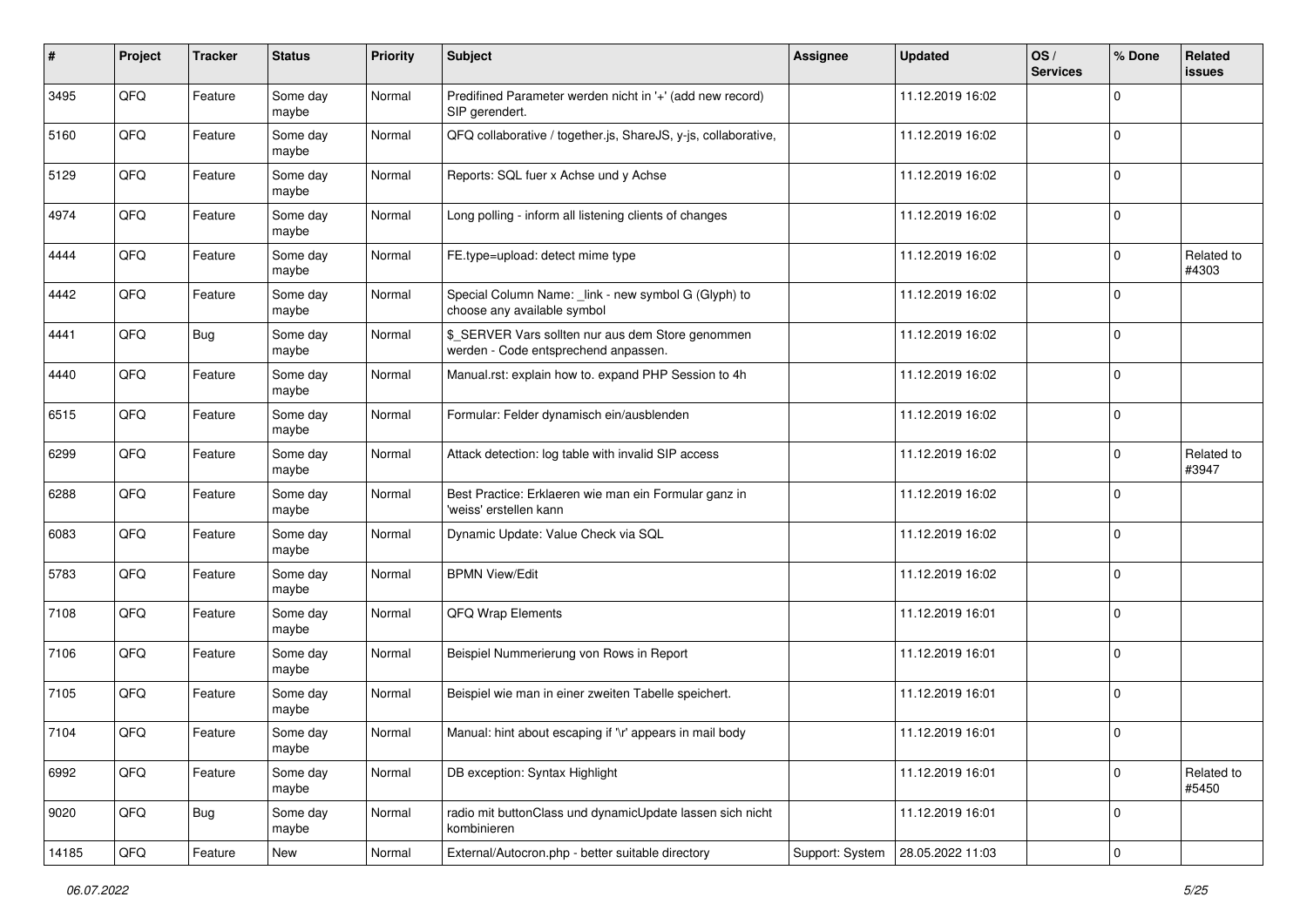| ∦     | Project | <b>Tracker</b> | <b>Status</b>     | <b>Priority</b> | <b>Subject</b>                                                                                      | Assignee      | <b>Updated</b>   | OS/<br><b>Services</b> | % Done      | Related<br><b>issues</b>                                               |
|-------|---------|----------------|-------------------|-----------------|-----------------------------------------------------------------------------------------------------|---------------|------------------|------------------------|-------------|------------------------------------------------------------------------|
| 7732  | QFQ     | Feature        | Some day<br>maybe | Normal          | Javascript: Lazy Loading der add on libs                                                            | Benjamin Baer | 08.06.2022 10:38 |                        | $\Omega$    | Related to<br>#12611,<br>Related to<br>#12490,<br>Related to<br>#10013 |
| 12490 | QFQ     | Feature        | New               | Normal          | Loading Plugins in QFQ - see what tinymce does. (lazy<br>loading)                                   | Benjamin Baer | 08.06.2022 10:37 |                        | $\Omega$    | Related to<br>#12611,<br>Related to<br>#10013,<br>Related to<br>#7732  |
| 7602  | QFQ     | Feature        | ToDo              | High            | Multi Select: with checkboxes                                                                       | Benjamin Baer | 22.03.2022 09:07 |                        | $\mathbf 0$ |                                                                        |
| 6140  | QFQ     | <b>Bug</b>     | Priorize          | Normal          | QFQ DnD Sort: Locked fields                                                                         | Benjamin Baer | 21.03.2022 09:56 |                        | $\mathbf 0$ |                                                                        |
| 6801  | QFQ     | Feature        | Priorize          | Normal          | Fabric: Maximize / FullIscreen                                                                      | Benjamin Baer | 21.03.2022 09:56 |                        | $\mathbf 0$ |                                                                        |
| 5562  | QFQ     | Feature        | Priorize          | Normal          | Drag'n'Drop fuer Uploads                                                                            | Benjamin Baer | 21.03.2022 09:52 |                        | $\mathbf 0$ | Related to<br>#9706                                                    |
| 6224  | QFQ     | Feature        | Priorize          | Normal          | Dynamic update: fade in/out fields                                                                  | Benjamin Baer | 21.03.2022 09:50 |                        | $\mathbf 0$ |                                                                        |
| 5366  | QFQ     | Feature        | Priorize          | Normal          | Saving with keyboard shortcuts                                                                      | Benjamin Baer | 21.03.2022 09:47 |                        | $\mathbf 0$ |                                                                        |
| 12556 | QFQ     | Feature        | New               | Normal          | Pills Title: colored = static or dynamic on allrequiredgiven                                        | Benjamin Baer | 19.03.2022 17:49 |                        | $\Omega$    |                                                                        |
| 13528 | QFQ     | Bug            | New               | Normal          | gfg.io > releases: es wird kein neues Release angelegt                                              | Benjamin Baer | 19.03.2022 17:46 |                        | $\mathbf 0$ |                                                                        |
| 13647 | QFQ     | Bug            | New               | Normal          | Autofocus funktioniert nicht auf Chrome                                                             | Benjamin Baer | 19.03.2022 17:44 |                        | $\pmb{0}$   |                                                                        |
| 12476 | QFQ     | Feature        | New               | Normal          | clearMe: a) should trigger 'dirty', b) sticky on textarea resize                                    | Benjamin Baer | 04.01.2022 08:40 |                        | $\Omega$    | Related to<br>#9528                                                    |
| 6870  | QFQ     | Feature        | Priorize          | Normal          | Click on '_link' triggers an API call                                                               | Benjamin Baer | 03.01.2022 08:25 |                        | $\mathbf 0$ |                                                                        |
| 2665  | QFQ     | <b>Bug</b>     | Priorize          | Normal          | Dynamic Update funktioniert nicht, wenn beim<br>entsprechenden FormElement eine size angegeben ist. | Benjamin Baer | 03.01.2022 08:12 |                        | 30          |                                                                        |
| 6566  | QFQ     | Bug            | Priorize          | Normal          | Link Function 'delete': provided parameter missing on page<br>reload                                | Benjamin Baer | 03.01.2022 08:08 |                        | $\Omega$    |                                                                        |
| 4457  | QFQ     | <b>Bug</b>     | Priorize          | Normal          | typeahead: pressing return to select an item, saves the form<br>and closes the form.                | Benjamin Baer | 03.01.2022 08:01 |                        | $\Omega$    | Related to<br>#4398                                                    |
| 7965  | QFQ     | Feature        | Priorize          | Normal          | Input type 'text' with visual format - currency                                                     | Benjamin Baer | 03.01.2022 07:45 |                        | $\mathbf 0$ |                                                                        |
| 9135  | QFQ     | Feature        | Priorize          | Normal          | Progress Bar generic / replace old hourglass download<br>popup                                      | Benjamin Baer | 03.01.2022 07:43 |                        | $\Omega$    |                                                                        |
| 9548  | QFQ     | Feature        | Feedback          | High            | FormElement: Pattern mismatch - optional report only on<br>focus lost                               | Benjamin Baer | 03.05.2021 21:14 |                        | $\Omega$    |                                                                        |
| 11237 | QFQ     | Bug            | <b>New</b>        | High            | Radiobutton / parameter.buttonClass= btn-default - kein dirty<br>Trigger                            | Benjamin Baer | 03.05.2021 21:12 |                        | $\Omega$    | Related to<br>#10766                                                   |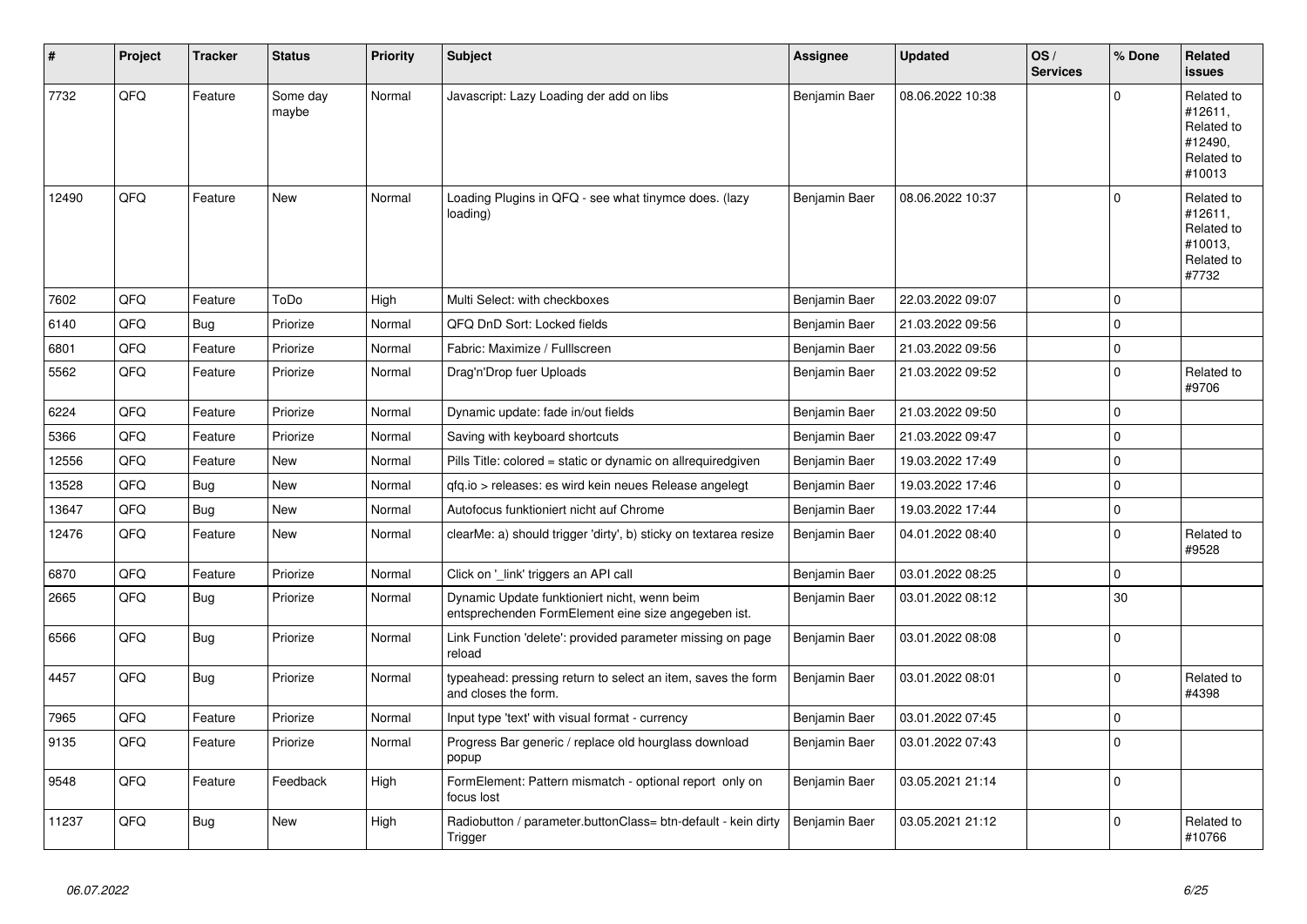| #     | Project | <b>Tracker</b> | <b>Status</b>     | <b>Priority</b> | Subject                                                                                                                                                  | <b>Assignee</b> | <b>Updated</b>   | OS/<br><b>Services</b> | % Done         | Related<br>issues    |
|-------|---------|----------------|-------------------|-----------------|----------------------------------------------------------------------------------------------------------------------------------------------------------|-----------------|------------------|------------------------|----------------|----------------------|
| 11057 | QFQ     | Bug            | <b>New</b>        | High            | Checkboxes ohne span.checkmark im Report werden<br>ausgeblendet                                                                                          | Benjamin Baer   | 03.05.2021 21:12 |                        | <sup>0</sup>   | Related to<br>#11039 |
| 10003 | QFQ     | Feature        | Priorize          | Normal          | fieldset: stronger visualize group                                                                                                                       | Benjamin Baer   | 12.02.2020 08:13 |                        | $\Omega$       |                      |
| 9130  | QFQ     | Feature        | Some day<br>maybe | Normal          | tablesorter: Automatic Row numbering / Zeilenummer                                                                                                       | Benjamin Baer   | 01.02.2020 23:22 |                        | $\Omega$       |                      |
| 7730  | QFQ     | Feature        | Priorize          | Normal          | SELECT Box: title in between                                                                                                                             | Benjamin Baer   | 01.02.2020 23:22 |                        | $\Omega$       |                      |
| 6972  | QFQ     | Feature        | Some day<br>maybe | Normal          | Fabric Clipboard / cross browser tab                                                                                                                     | Benjamin Baer   | 01.02.2020 23:21 |                        | $\mathbf 0$    |                      |
| 6970  | QFQ     | Feature        | Some day<br>maybe | Normal          | tablesorter: default fuer 'sortReset' aendern von 'Ctrl' zu 'Alt'                                                                                        | Benjamin Baer   | 01.02.2020 23:21 |                        | 0              |                      |
| 5024  | QFQ     | Feature        | Some day<br>maybe | Normal          | Fabric: Generate PDF with edits                                                                                                                          | Benjamin Baer   | 01.02.2020 23:20 |                        | $\Omega$       | Related to<br>#10704 |
| 4454  | QFQ     | Bug            | Some day<br>maybe | Normal          | Required Elements: multiple elements in a row - whole row<br>marked if only one input is empty.                                                          | Benjamin Baer   | 01.02.2020 23:20 |                        | $\Omega$       |                      |
| 4398  | QFQ     | Bug            | Some day<br>maybe | Normal          | Typeahead: mouse click in a prefilled input opens a single<br>item dropdown with the current value - click on it seems to<br>set the value, not the key. | Benjamin Baer   | 01.02.2020 23:20 |                        | $\Omega$       | Related to<br>#4457  |
| 8522  | QFQ     | Feature        | Some day<br>maybe | Normal          | build QFQ - npm warnings                                                                                                                                 | Benjamin Baer   | 01.02.2020 23:19 |                        | 50             |                      |
| 5389  | QFQ     | Feature        | Some day<br>maybe | Normal          | QFQ Design: Multline label / note                                                                                                                        | Benjamin Baer   | 01.02.2020 23:19 |                        | $\Omega$       |                      |
| 9898  | QFQ     | Bug            | Feedback          | Normal          | Formular trotz Timeout gespeichert                                                                                                                       | Benjamin Baer   | 01.02.2020 15:56 |                        | $\Omega$       |                      |
| 9535  | QFQ     | Bug            | Feedback          | Normal          | Report:  AS '_vertical' - column to wide - vertical >> rot45,<br>rot <sub>90</sub>                                                                       | Benjamin Baer   | 01.02.2020 15:56 |                        | 0              |                      |
| 2063  | QFQ     | <b>Bug</b>     | Some day<br>maybe | Normal          | Pills auf 'inaktiv' setzen falls keine Element auf dem Pill<br>sichtbar sind.                                                                            | Benjamin Baer   | 11.12.2019 16:03 |                        | $\Omega$       | Related to<br>#3752  |
| 3692  | QFQ     | Feature        | Some day<br>maybe | Normal          | QFQ Webseite                                                                                                                                             | Benjamin Baer   | 11.12.2019 16:02 |                        | 0              | Related to<br>#5033  |
| 3415  | QFQ     | Feature        | Some day<br>maybe | Normal          | FE Login Box Templatefile                                                                                                                                | Benjamin Baer   | 11.12.2019 16:02 |                        | $\Omega$       |                      |
| 4420  | QFQ     | Feature        | Some day<br>maybe | Normal          | Client: Local Storage - store the changes of a form, local in<br>the browser.                                                                            | Benjamin Baer   | 11.12.2019 16:02 |                        | $\Omega$       |                      |
| 13354 | QFQ     | Feature        | New               | Normal          | Using Websocket in QFQ                                                                                                                                   | Carsten Rose    | 05.07.2022 16:26 |                        | 0              | Related to<br>#11076 |
| 14464 | QFQ     | Support        | New               | Normal          | Exception: Missing button to edit FormElement with broken<br>salValidate / beforeLoad                                                                    | Carsten Rose    | 04.07.2022 00:13 |                        | $\mathbf 0$    |                      |
| 4018  | QFQ     | Feature        | New               | Normal          | typeahead: long query parameter / answer triggers 'Attack<br>detected' and purges current SIP storage.                                                   | Carsten Rose    | 29.06.2022 22:46 |                        | 0              | Related to<br>#9077  |
| 9221  | QFQ     | Feature        | New               | Normal          | typeAhead: Zeichenlimite ausschalten                                                                                                                     | Carsten Rose    | 29.06.2022 22:36 |                        | $\overline{0}$ |                      |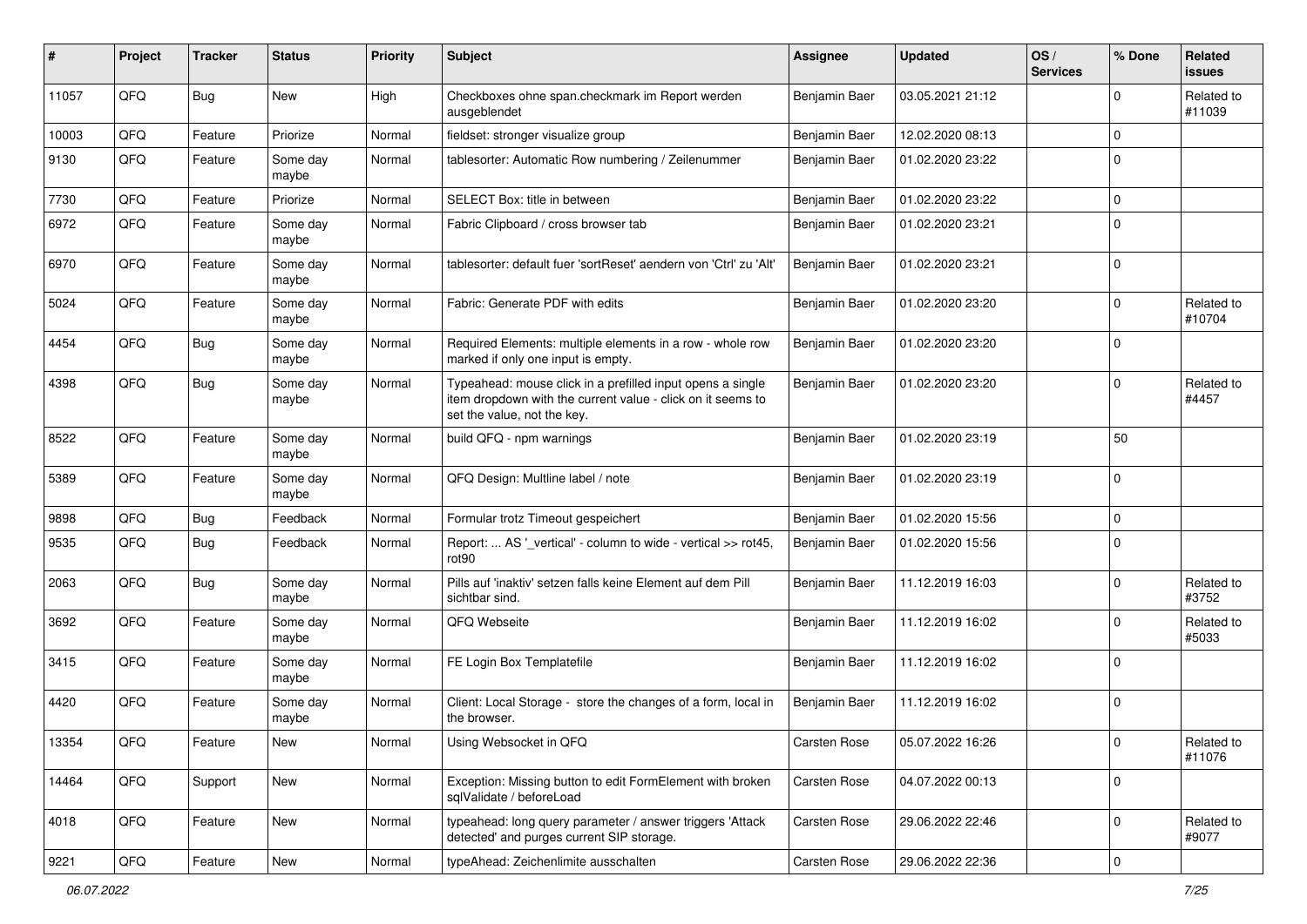| $\vert$ # | Project | <b>Tracker</b> | <b>Status</b>     | <b>Priority</b> | Subject                                                                | Assignee            | <b>Updated</b>   | OS/<br><b>Services</b> | % Done      | Related<br><b>issues</b>                                               |
|-----------|---------|----------------|-------------------|-----------------|------------------------------------------------------------------------|---------------------|------------------|------------------------|-------------|------------------------------------------------------------------------|
| 9077      | QFQ     | Bug            | New               | Normal          | typeAheadSql: report broken SQL                                        | Carsten Rose        | 29.06.2022 22:35 |                        | $\mathbf 0$ | Related to<br>#4018                                                    |
| 14323     | QFQ     | Bug            | In Progress       | Normal          | Report: render=both single - no impact                                 | Carsten Rose        | 19.06.2022 18:31 |                        | $\mathbf 0$ |                                                                        |
| 14371     | QFQ     | Feature        | Priorize          | Normal          | LDAP via REPORT                                                        | Carsten Rose        | 19.06.2022 16:37 |                        | $\mathbf 0$ |                                                                        |
| 14290     | QFQ     | Feature        | Priorize          | Normal          | FormEditor: Show Table Definition                                      | Carsten Rose        | 19.06.2022 16:37 |                        | $\mathbf 0$ |                                                                        |
| 14283     | QFQ     | <b>Bug</b>     | Priorize          | Normal          | HEIC / HEIF convert doesn't trigger                                    | Carsten Rose        | 19.06.2022 16:37 |                        | $\mathbf 0$ |                                                                        |
| 12452     | QFQ     | Feature        | Priorize          | Normal          | BaseURL: alsways with '/' at the end                                   | Carsten Rose        | 19.06.2022 13:45 |                        | $\mathbf 0$ | Related to<br>#10782                                                   |
| 14305     | QFQ     | Bug            | New               | Normal          | Inline Report editing does not create history entries                  | Carsten Rose        | 10.06.2022 11:55 |                        | $\mathbf 0$ |                                                                        |
| 14304     | QFQ     | Bug            | <b>New</b>        | Normal          | table sorter view safer does not work                                  | Carsten Rose        | 10.06.2022 11:49 |                        | $\pmb{0}$   |                                                                        |
| 10013     | QFQ     | Feature        | Some day<br>maybe | Normal          | FE.typ=editor: CodeMirror                                              | Carsten Rose        | 08.06.2022 10:37 |                        | $\Omega$    | Related to<br>#12611,<br>Related to<br>#12490,<br>Related to<br>#7732  |
| 12611     | QFQ     | Feature        | Some day<br>maybe | Normal          | Refactoring: Bootstrap with Lazy Loading                               | <b>Carsten Rose</b> | 08.06.2022 10:37 |                        | $\mathbf 0$ | Related to<br>#12490,<br>Related to<br>#10013,<br>Related to<br>#7732  |
| 14175     | QFQ     | Bug            | In Progress       | Normal          | Opening a form with no QFQ Session cookie fails                        | Carsten Rose        | 03.06.2022 10:40 |                        | $\Omega$    |                                                                        |
| 12584     | QFQ     | Feature        | Feedback          | Normal          | T3 v10 migration script: replace alias-patterns (v11)                  | Carsten Rose        | 28.05.2022 11:12 |                        | 100         |                                                                        |
| 14090     | QFQ     | Feature        | New               | Normal          | Nützliche _script funktionen                                           | Carsten Rose        | 28.05.2022 11:03 |                        | $\mathbf 0$ |                                                                        |
| 14233     | QFQ     | Bug            | New               | Normal          | AS_link: question - HTML is not rendered                               | Carsten Rose        | 28.05.2022 11:02 |                        | $\mathbf 0$ |                                                                        |
| 14187     | QFQ     | Feature        | New               | High            | qfq.log: show current URL                                              | Carsten Rose        | 28.05.2022 11:02 |                        | $\Omega$    | Related to<br>#13933,<br>Related to<br>#12532,<br>Related to<br>#11893 |
| 14077     | QFQ     | Bug            | <b>New</b>        | Normal          | As _link: Attribute 'class' missing by r:1 and r:3 - but should<br>set | <b>Carsten Rose</b> | 28.05.2022 11:02 |                        | $\Omega$    | Related to<br>#5342,<br>Related to<br>#4343                            |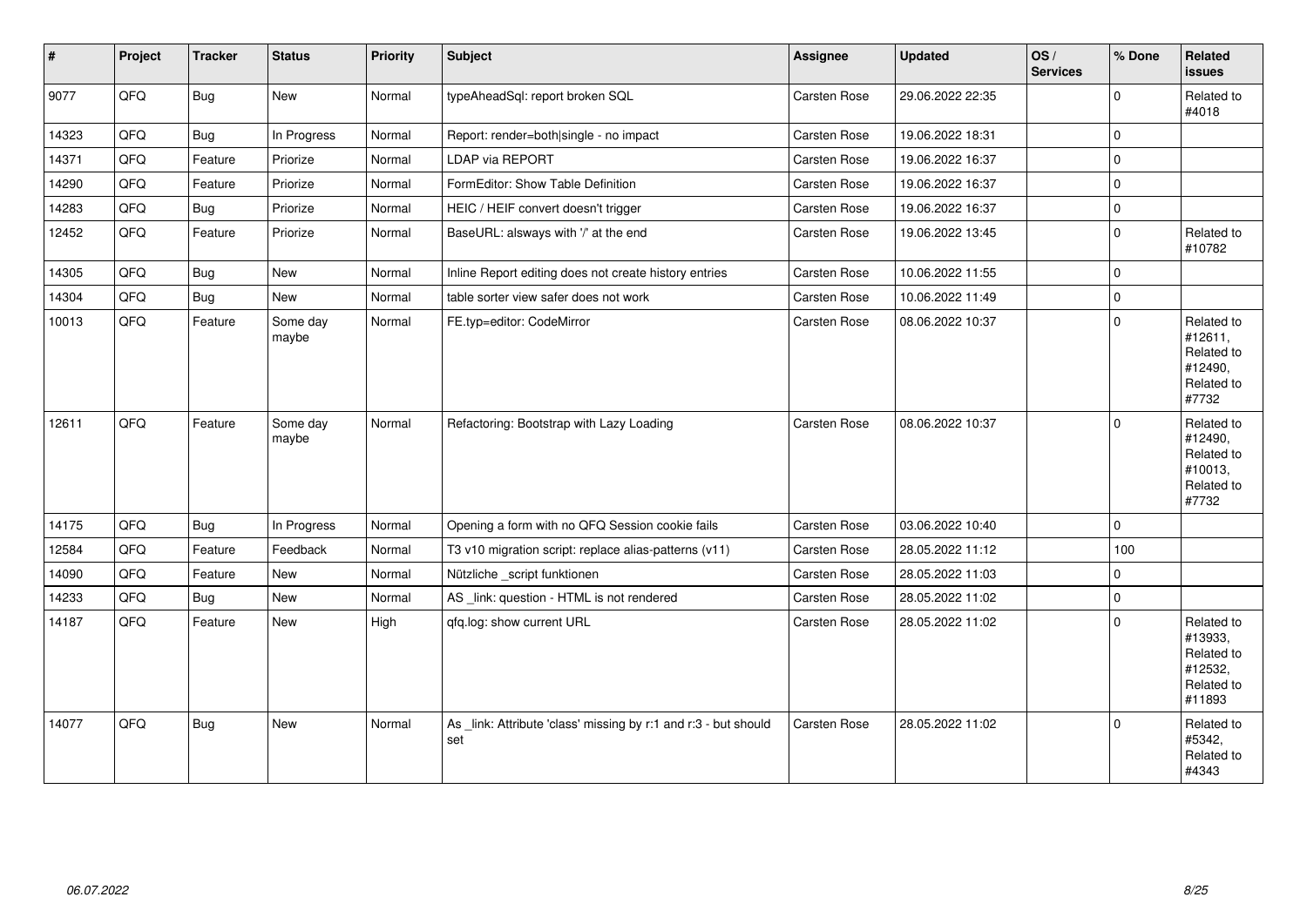| #     | Project | <b>Tracker</b> | <b>Status</b> | <b>Priority</b> | <b>Subject</b>                                                                                                                                      | <b>Assignee</b>     | <b>Updated</b>   | OS/<br><b>Services</b> | % Done      | Related<br><b>issues</b>                                                                                                       |
|-------|---------|----------------|---------------|-----------------|-----------------------------------------------------------------------------------------------------------------------------------------------------|---------------------|------------------|------------------------|-------------|--------------------------------------------------------------------------------------------------------------------------------|
| 11517 | QFQ     | Bug            | In Progress   | Normal          | extraButtonInfo Broken for multiple FormElements                                                                                                    | Carsten Rose        | 12.05.2022 13:12 |                        | $\Omega$    | Related to<br>#7890,<br>Related to<br>#3811, Has<br>duplicate<br>#10905, Has<br>duplicate<br>#10553, Has<br>duplicate<br>#6779 |
| 10979 | QFQ     | Feature        | <b>New</b>    | Normal          | Ajax Calls an API - dataReport                                                                                                                      | <b>Carsten Rose</b> | 11.05.2022 12:15 |                        | $\Omega$    |                                                                                                                                |
| 14091 | QFQ     | Bug            | <b>New</b>    | Normal          | inconsistent template path for twig                                                                                                                 | <b>Carsten Rose</b> | 19.04.2022 18:36 |                        | $\mathbf 0$ |                                                                                                                                |
| 13451 | QFQ     | Bug            | <b>New</b>    | Normal          | Character Counter / Max Character: Problem in Safari                                                                                                | <b>Carsten Rose</b> | 15.04.2022 17:18 |                        | $\mathbf 0$ |                                                                                                                                |
| 12440 | QFQ     | Feature        | In Progress   | Normal          | Typo3 V10 upgrade (durchfuehren und testen)                                                                                                         | Carsten Rose        | 21.03.2022 09:53 |                        | 50          | Related to<br>#12357,<br>Related to<br>#12067,<br>Related to<br>#10661                                                         |
| 12714 | QFQ     | <b>Bug</b>     | <b>New</b>    | Normal          | Conversion of GIF to PDF broken when GIF contains Alpha.                                                                                            | <b>Carsten Rose</b> | 19.03.2022 17:49 |                        | $\mathbf 0$ |                                                                                                                                |
| 12546 | QFQ     | Bug            | Feedback      | Normal          | Branch 'Development' - Unit Tests mit dirty workaround<br>angepasst                                                                                 | <b>Carsten Rose</b> | 19.03.2022 17:48 |                        | $\Omega$    |                                                                                                                                |
| 12512 | QFQ     | Bug            | <b>New</b>    | Normal          | Some MySQL Installation can't use 'stored procedures'                                                                                               | <b>Carsten Rose</b> | 19.03.2022 17:48 |                        | $\mathbf 0$ |                                                                                                                                |
| 12520 | QFQ     | <b>Bug</b>     | <b>New</b>    | Normal          | Switch FE User: still active even FE User session expired                                                                                           | <b>Carsten Rose</b> | 19.03.2022 17:48 |                        | $\mathbf 0$ |                                                                                                                                |
| 12581 | QFQ     | Bug            | New           | Normal          | Form.forward=close: Record 'new' in new browser tab > save<br>(& close) >> Form is not reloaded with new created record id<br>and stays in mode=new | <b>Carsten Rose</b> | 19.03.2022 17:48 |                        | $\mathbf 0$ |                                                                                                                                |
| 12603 | QFQ     | Feature        | <b>New</b>    | Normal          | Dropdown (Select), Radio, checkbox:<br>itemListAlways={{!SELECT key, value}}                                                                        | <b>Carsten Rose</b> | 19.03.2022 17:47 |                        | $\Omega$    |                                                                                                                                |
| 12664 | QFQ     | Feature        | <b>New</b>    | Normal          | TinyMCE: report/remove malicous HTML/JS Code                                                                                                        | Carsten Rose        | 19.03.2022 17:47 |                        | $\Omega$    | Related to<br>#14320                                                                                                           |
| 12716 | QFQ     | Bug            | <b>New</b>    | Normal          | template group: Pattern only applied to first instance                                                                                              | <b>Carsten Rose</b> | 19.03.2022 17:47 |                        | $\mathbf 0$ |                                                                                                                                |
| 13331 | QFQ     | <b>Bug</b>     | New           | Normal          | Multi Form: Clear Icon misplaced                                                                                                                    | <b>Carsten Rose</b> | 19.03.2022 17:47 |                        | 0           |                                                                                                                                |
| 13332 | QFQ     | Bug            | New           | Normal          | Multi Form: Required Felder werden visuell nicht markiert.                                                                                          | <b>Carsten Rose</b> | 19.03.2022 17:47 |                        | $\Omega$    |                                                                                                                                |
| 13460 | QFQ     | <b>Bug</b>     | New           | Normal          | Doc: Password set/reset  password should not processed<br>with 'html encode'                                                                        | Carsten Rose        | 19.03.2022 17:46 |                        | $\mathbf 0$ |                                                                                                                                |
| 13467 | QFQ     | Feature        | New           | Normal          | ChangeLog Generator                                                                                                                                 | Carsten Rose        | 19.03.2022 17:46 |                        | $\mathbf 0$ | Related to<br>#11460                                                                                                           |
| 13592 | QFQ     | Bug            | New           | Normal          | QFQ Build Queue: das vergeben von Tags klappt nicht. Es<br>werden keine Releases gebaut.                                                            | Carsten Rose        | 19.03.2022 17:45 |                        | $\mathbf 0$ |                                                                                                                                |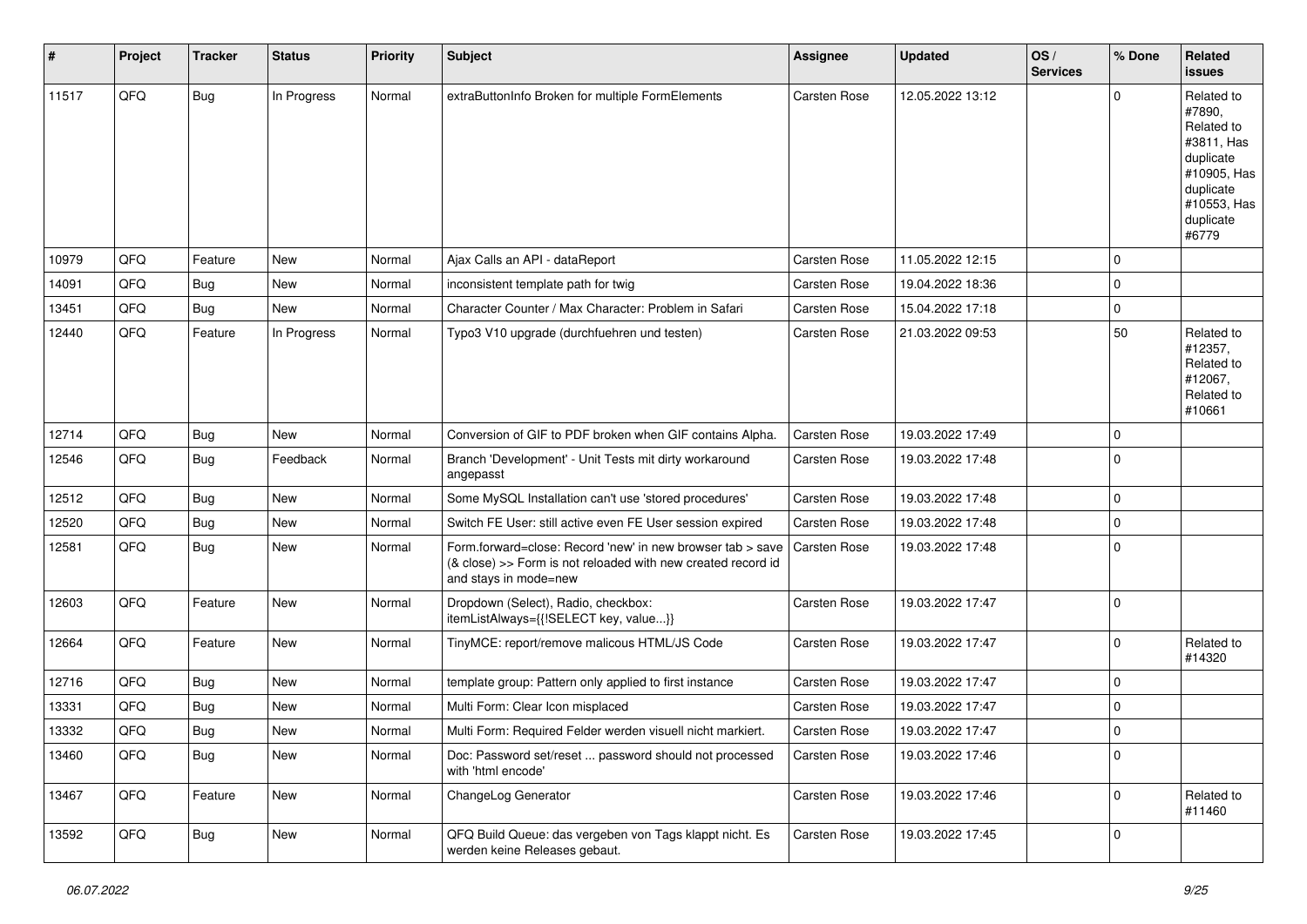| $\sharp$ | Project | <b>Tracker</b> | <b>Status</b>              | <b>Priority</b> | <b>Subject</b>                                                                                                                        | <b>Assignee</b>     | <b>Updated</b>   | OS/<br><b>Services</b> | % Done      | Related<br><b>issues</b>                                             |
|----------|---------|----------------|----------------------------|-----------------|---------------------------------------------------------------------------------------------------------------------------------------|---------------------|------------------|------------------------|-------------|----------------------------------------------------------------------|
| 13700    | QFQ     | Feature        | New                        | Normal          | Redesign qfq.io Seite                                                                                                                 | Carsten Rose        | 19.03.2022 17:43 |                        | $\Omega$    |                                                                      |
| 13841    | QFQ     | Feature        | <b>New</b>                 | Normal          | Create PDF via iText - evaluate                                                                                                       | <b>Carsten Rose</b> | 19.03.2022 17:42 |                        | $\Omega$    |                                                                      |
| 13843    | QFQ     | Feature        | <b>New</b>                 | Normal          | Create JWT via QFQ                                                                                                                    | Carsten Rose        | 19.03.2022 17:42 |                        | $\mathbf 0$ |                                                                      |
| 5548     | QFQ     | Feature        | Some day<br>maybe          | Normal          | 801 Textfiles/Scriptfiles als Thumbnail                                                                                               | Carsten Rose        | 07.03.2022 16:26 |                        | $\mathbf 0$ |                                                                      |
| 12395    | QFQ     | Bug            | ToDo                       | High            | QFQ Function: Result two times shown                                                                                                  | <b>Carsten Rose</b> | 18.02.2022 08:59 |                        | $\mathbf 0$ |                                                                      |
| 5894     | QFQ     | Feature        | Feedback                   | Normal          | Typeahead in Report: show/hide rows dynamically                                                                                       | Carsten Rose        | 18.02.2022 08:50 |                        | $\Omega$    | Related to<br>#5893,<br>Related to<br>#5885                          |
| 4413     | QFQ     | Feature        | <b>New</b>                 | Normal          | fieldset: show/hidden, modeSql, dynamicUpdate                                                                                         | Carsten Rose        | 09.02.2022 15:19 |                        | $\mathbf 0$ |                                                                      |
| 13706    | QFQ     | Bug            | <b>New</b>                 | Normal          | Wrong CheckType in FieldElement LastStatus of Form Cron                                                                               | <b>Carsten Rose</b> | 21.01.2022 18:20 |                        | $\mathbf 0$ |                                                                      |
| 13659    | QFQ     | Bug            | New                        | Normal          | wrong sanitize class applied to R-store                                                                                               | <b>Carsten Rose</b> | 15.01.2022 14:23 |                        | $\mathbf 0$ |                                                                      |
| 9789     | QFQ     | Bug            | In Progress                | High            | Record Lock: release to early on 'leave page'                                                                                         | <b>Carsten Rose</b> | 10.01.2022 09:25 |                        | 100         | Related to<br>#10081.<br>Related to<br>#9173,<br>Related to<br>#8702 |
| 12327    | QFQ     | <b>Bug</b>     | <b>New</b>                 | Normal          | Copy to clipboard: Glyphicon can not be changed                                                                                       | Carsten Rose        | 27.12.2021 17:59 |                        | $\mathbf 0$ |                                                                      |
| 13566    | QFQ     | Feature        | Ready to sync<br>(develop) | Normal          | Delete config-example.qfq.php file                                                                                                    | Carsten Rose        | 23.12.2021 09:25 |                        | $\mathbf 0$ |                                                                      |
| 12463    | QFQ     | <b>Bug</b>     | ToDo                       | High            | QFQ Function: 'function' and 'sql' on same level - output of<br>sal is shown two times.                                               | Carsten Rose        | 15.12.2021 16:31 |                        | 0           |                                                                      |
| 12544    | QFQ     | Feature        | New                        | High            | a) ' AS _link' new also as ' AS _format', b) sortierung via<br>'display: none;', c) '_format' benoeitgt nicht zwingend<br>u/U/p/m/z/d | Carsten Rose        | 14.12.2021 16:03 |                        | 0           |                                                                      |
| 12702    | QFQ     | Bug            | <b>New</b>                 | High            | templateGroup: broken in multiDb Setup                                                                                                | Carsten Rose        | 14.12.2021 16:02 |                        | $\mathbf 0$ |                                                                      |
| 12545    | QFQ     | <b>Bug</b>     | New                        | Urgent          | sql.log not created / updated                                                                                                         | Carsten Rose        | 14.12.2021 16:02 |                        | $\Omega$    |                                                                      |
| 12974    | QFQ     | Bug            | New                        | High            | Sanitize Queries in Action-Elements                                                                                                   | Carsten Rose        | 07.12.2021 17:19 |                        | $\mathbf 0$ |                                                                      |
| 12670    | QFQ     | Bug            | New                        | High            | Dropdown-Menu classes können nicht mehr angegeben<br>werden                                                                           | <b>Carsten Rose</b> | 07.12.2021 17:19 |                        | $\mathbf 0$ |                                                                      |
| 12532    | QFO     | Feature        | <b>New</b>                 | High            | SIP-Parameter bei Seitenaufruf in Browser-Console<br>anzeigen                                                                         | Carsten Rose        | 07.12.2021 17:19 |                        | 0           | Related to<br>#11893,<br>Related to<br>#14187                        |
| 12513    | QFQ     | <b>Bug</b>     | New                        | High            | Implement server side check of maxlength                                                                                              | Carsten Rose        | 07.12.2021 17:19 |                        | 0           |                                                                      |
| 12186    | QFQ     | Feature        | New                        | High            | TinyMCE Config für Objekte                                                                                                            | Carsten Rose        | 07.12.2021 17:19 |                        | 0           | <b>Blocks</b><br>#12632                                              |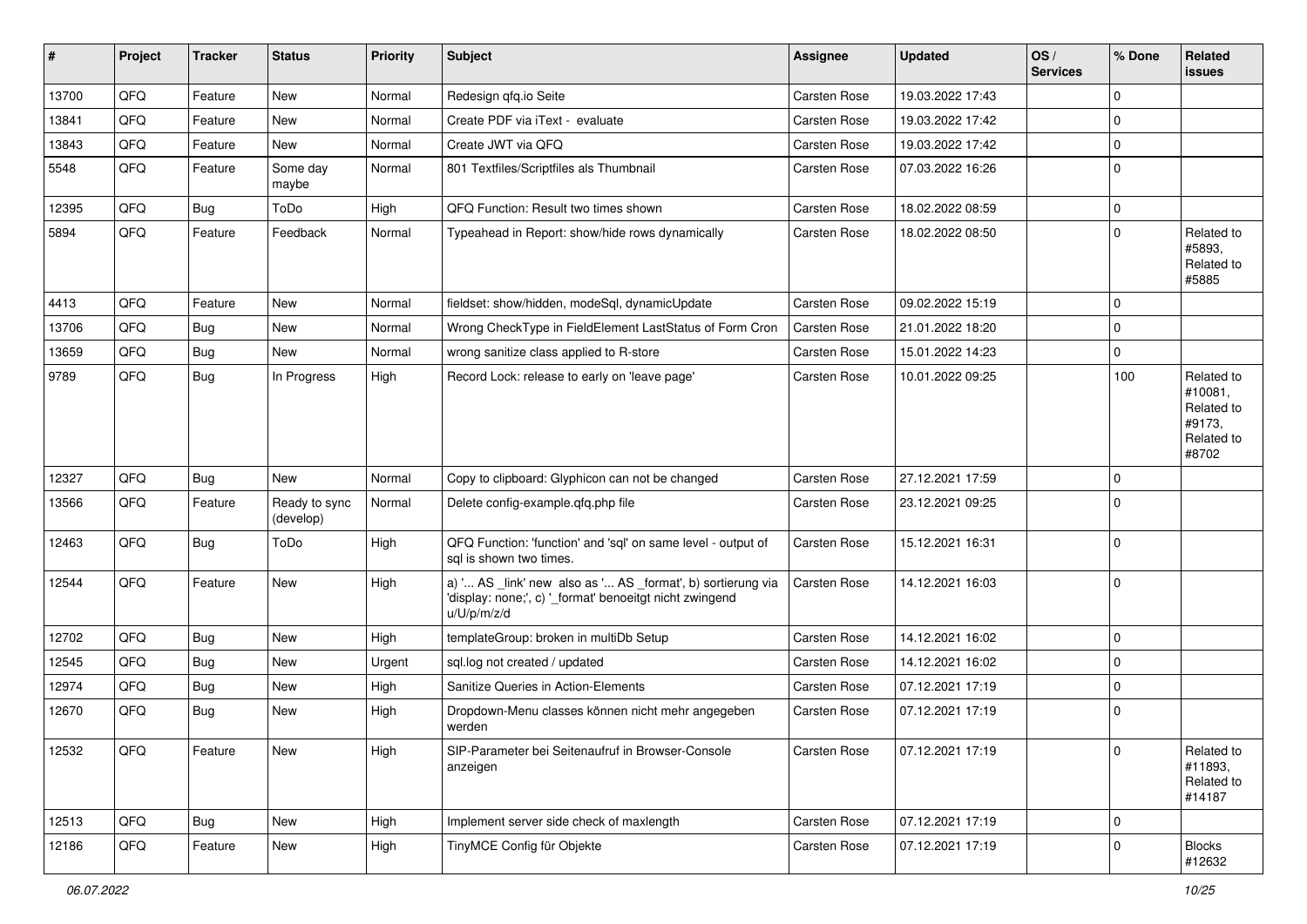| #     | Project | <b>Tracker</b> | <b>Status</b>     | <b>Priority</b> | <b>Subject</b>                                                                                           | Assignee            | <b>Updated</b>   | OS/<br><b>Services</b> | % Done      | Related<br><b>issues</b>                                                |
|-------|---------|----------------|-------------------|-----------------|----------------------------------------------------------------------------------------------------------|---------------------|------------------|------------------------|-------------|-------------------------------------------------------------------------|
| 6116  | QFQ     | Bug            | Priorize          | High            | value of checkbox not saved                                                                              | Carsten Rose        | 07.12.2021 17:19 |                        | $\Omega$    |                                                                         |
| 9834  | QFQ     | Bug            | Priorize          | Normal          | Input elements with tag 'disabled' are missing on<br>form-submit: server option 'processReadOnly' broken | Carsten Rose        | 07.12.2021 16:43 |                        | $\mathbf 0$ | Related to<br>#9691,<br>Related to<br>#5305, Has<br>duplicate<br>#12331 |
| 11702 | QFQ     | Feature        | <b>New</b>        | Normal          | HTML Special Char makes no sense for 'allbut' if '&' is<br>forbidden                                     | Carsten Rose        | 07.12.2021 16:35 |                        | $\mathbf 0$ | Related to<br>#5112,<br>Related to<br>#14320                            |
| 8082  | QFQ     | Feature        | Priorize          | High            | Contact form without saving record                                                                       | <b>Carsten Rose</b> | 07.12.2021 15:20 |                        | $\mathbf 0$ | Related to<br>#8587,<br><b>Blocks</b><br>#11850                         |
| 13330 | QFQ     | Feature        | In Progress       | Normal          | Multi Form: Upload                                                                                       | Carsten Rose        | 07.11.2021 12:40 |                        | 50          | Related to<br>#9706                                                     |
| 9013  | QFQ     | Bug            | <b>New</b>        | Normal          | Error in Twig template not handled                                                                       | <b>Carsten Rose</b> | 20.10.2021 13:43 |                        | $\pmb{0}$   |                                                                         |
| 12337 | QFQ     | Feature        | Some day<br>maybe | Normal          | Database.php: better caching                                                                             | <b>Carsten Rose</b> | 16.09.2021 15:10 |                        | $\mathbf 0$ |                                                                         |
| 12315 | QFQ     | Feature        | Some day<br>maybe | Normal          | Form History (Diffs) / Backups                                                                           | Carsten Rose        | 16.09.2021 15:10 |                        | $\pmb{0}$   |                                                                         |
| 11323 | QFQ     | Feature        | Some day<br>maybe | Normal          | Report Frontend Editor Modal + Codemirror                                                                | Carsten Rose        | 16.09.2021 15:10 |                        | $\pmb{0}$   | Related to<br>#11036                                                    |
| 11322 | QFQ     | Feature        | Some day<br>maybe | Normal          | Form Element JSON - (multiline parameter field)                                                          | Carsten Rose        | 16.09.2021 15:10 |                        | $\mathbf 0$ |                                                                         |
| 11217 | QFQ     | Feature        | Some day<br>maybe | Normal          | <b>Extend Script Functionality</b>                                                                       | <b>Carsten Rose</b> | 16.09.2021 15:10 |                        | $\mathbf 0$ |                                                                         |
| 10716 | QFQ     | Feature        | Some day<br>maybe | Normal          | Business Logic mit Externen Skripten                                                                     | <b>Carsten Rose</b> | 16.09.2021 15:10 |                        | $\mathbf 0$ | Related to<br>#10713,<br>Related to<br>#8217                            |
| 10095 | QFQ     | Feature        | Some day<br>maybe | Normal          | Generic Gitlab Integration into QFQ                                                                      | <b>Carsten Rose</b> | 16.09.2021 15:10 |                        | $\mathbf 0$ |                                                                         |
| 8586  | QFQ     | Feature        | Some day<br>maybe | Normal          | QFQ: Enhance Error message for 'record not found'                                                        | <b>Carsten Rose</b> | 16.09.2021 15:10 |                        | $\pmb{0}$   |                                                                         |
| 8520  | QFQ     | Feature        | Some day<br>maybe | Normal          | Bring QFQ to Composer                                                                                    | <b>Carsten Rose</b> | 16.09.2021 15:10 |                        | $\pmb{0}$   |                                                                         |
| 8101  | QFQ     | Feature        | Some day<br>maybe | Normal          | Password hash: support further hashing methods                                                           | <b>Carsten Rose</b> | 16.09.2021 15:10 |                        | $\mathbf 0$ |                                                                         |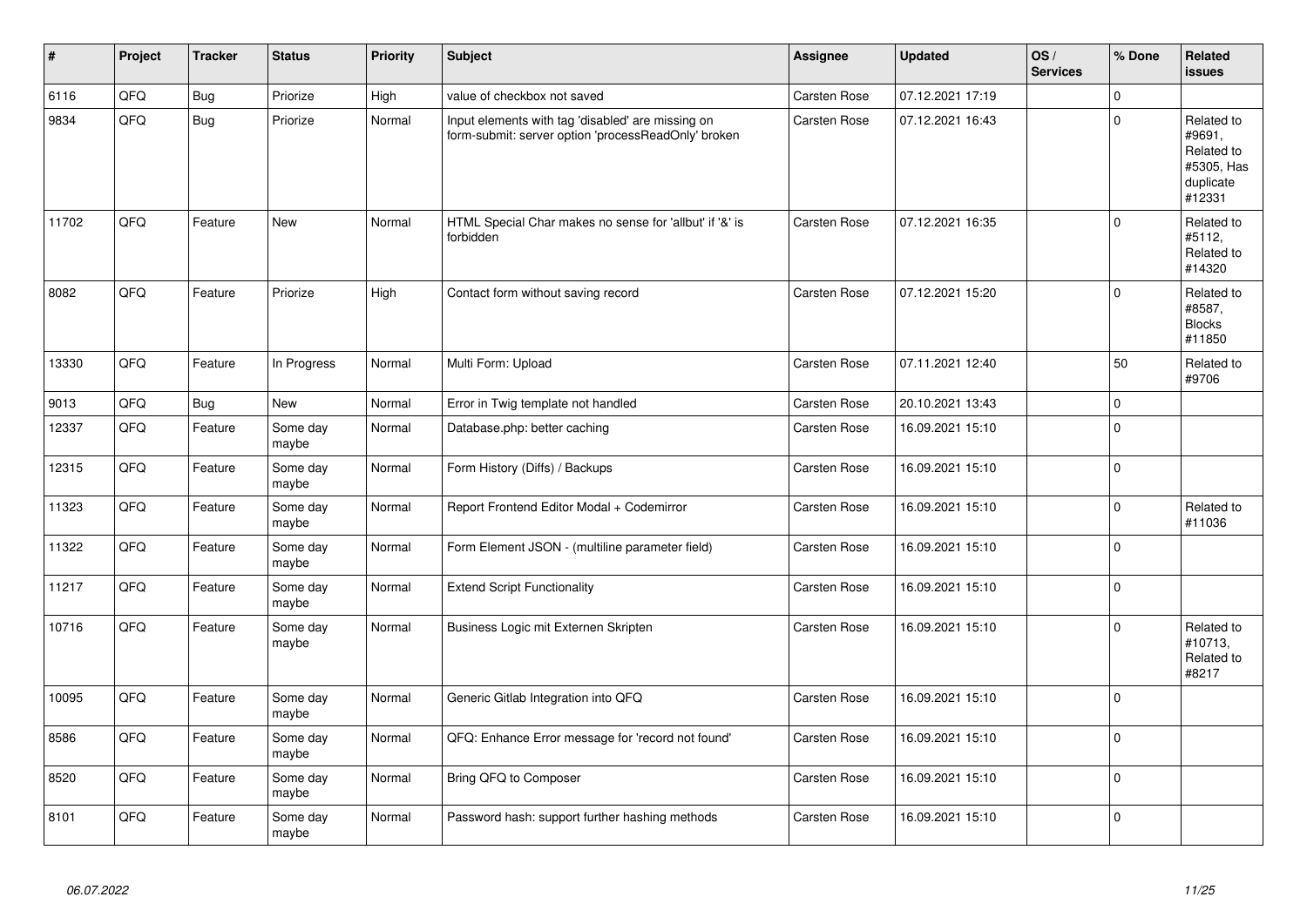| #     | Project        | <b>Tracker</b> | <b>Status</b>     | <b>Priority</b> | <b>Subject</b>                                                          | <b>Assignee</b>     | <b>Updated</b>   | OS/<br><b>Services</b> | % Done      | Related<br><b>issues</b>                      |
|-------|----------------|----------------|-------------------|-----------------|-------------------------------------------------------------------------|---------------------|------------------|------------------------|-------------|-----------------------------------------------|
| 7456  | QFQ            | <b>Bug</b>     | Some day<br>maybe | Low             | Todos in Code: solve or make ticket                                     | Carsten Rose        | 16.09.2021 15:10 |                        | $\Omega$    |                                               |
| 7453  | QFQ            | Feature        | Some day<br>maybe | Normal          | import / export forms QFQ                                               | Carsten Rose        | 16.09.2021 15:10 |                        | 0           |                                               |
| 7452  | QFQ            | Feature        | Some day<br>maybe | Normal          | automate deployment new QFQ version                                     | Carsten Rose        | 16.09.2021 15:10 |                        | $\mathbf 0$ |                                               |
| 11036 | QFQ            | Feature        | Some day<br>maybe | Normal          | inline report editor permissions                                        | <b>Carsten Rose</b> | 16.09.2021 15:09 |                        | $\mathbf 0$ | Related to<br>#11323                          |
| 10745 | QFQ            | Feature        | Some day<br>maybe | Normal          | <b>Tablesorter Excel Export</b>                                         | Carsten Rose        | 16.09.2021 15:09 |                        | $\mathbf 0$ |                                               |
| 10116 | QFQ            | Feature        | Some day<br>maybe | Normal          | TypeAhead: Tag - show inside 'input' element                            | Carsten Rose        | 16.09.2021 15:09 |                        | $\mathbf 0$ |                                               |
| 12325 | QFO            | <b>Bug</b>     | Priorize          | Normal          | MultiDB form.dbIndex not working for report syntax                      | Carsten Rose        | 07.09.2021 13:37 |                        | $\Omega$    | Related to<br>#12145,<br>Related to<br>#12314 |
| 11980 | QFQ            | Feature        | In Progress       | Normal          | protected verzeichnis MUSS geschützt werden                             | Carsten Rose        | 07.09.2021 13:30 |                        | $\mathbf 0$ |                                               |
| 10793 | QFQ            | Feature        | In Progress       | Normal          | <b>Update NPM Packages</b>                                              | <b>Carsten Rose</b> | 07.09.2021 13:25 |                        | 30          |                                               |
| 10661 | QFQ            | Bug            | In Progress       | Normal          | Typo3 Warnungen                                                         | Carsten Rose        | 07.09.2021 13:23 |                        | $\Omega$    | Related to<br>#12440                          |
| 9669  | QFQ            | Bug            | Some day<br>maybe | Normal          | Checkbox / Template Group: radio/checkbox visible broken<br>after 'add' | Carsten Rose        | 16.06.2021 13:47 |                        | $\mathbf 0$ | Related to<br>#8091                           |
| 8204  | QFQ            | Feature        | Priorize          | High            | Position 'required mark'                                                | Carsten Rose        | 16.06.2021 13:44 |                        | $\mathbf 0$ |                                               |
| 5305  | QFQ            | Bug            | New               | Normal          | Upload FormElement: nicht disabled by readonly Form                     | Carsten Rose        | 16.06.2021 13:43 |                        | $\Omega$    | Related to<br>#9347,<br>Related to<br>#9834   |
| 12679 | QFQ            | Feature        | <b>New</b>        | Normal          | tablesorter: custom column width                                        | Carsten Rose        | 16.06.2021 11:10 |                        | $\mathbf 0$ |                                               |
| 9121  | QFQ            | Bug            | Priorize          | High            | sip links have r and __dbIndexData set                                  | Carsten Rose        | 12.06.2021 10:41 |                        | $\mathbf 0$ |                                               |
| 9347  | QFQ            | Bug            | New               | High            | FE.type=upload with dynamic show/hidden: required not<br>detected       | Carsten Rose        | 12.06.2021 10:40 |                        | $\Omega$    | Related to<br>#5305,<br>Related to<br>#12398  |
| 11460 | QFQ            | Feature        | New               | Normal          | Easier creation of changelog: gitchangelog                              | Carsten Rose        | 12.06.2021 10:20 |                        | 0           | Related to<br>#13467                          |
| 6261  | QFO            | Feature        | New               | Normal          | Persistent SIP                                                          | Carsten Rose        | 12.06.2021 09:07 |                        | $\mathbf 0$ | Related to<br>#10819                          |
| 6723  | QFQ            | Feature        | New               | Normal          | Report QFQ Installation and Version                                     | Carsten Rose        | 12.06.2021 09:07 |                        | 0           |                                               |
| 9348  | $\mathsf{QFQ}$ | Feature        | New               | Normal          | defaultThumbnailSize: pre render thumbnails                             | Carsten Rose        | 12.06.2021 09:05 |                        | 0           |                                               |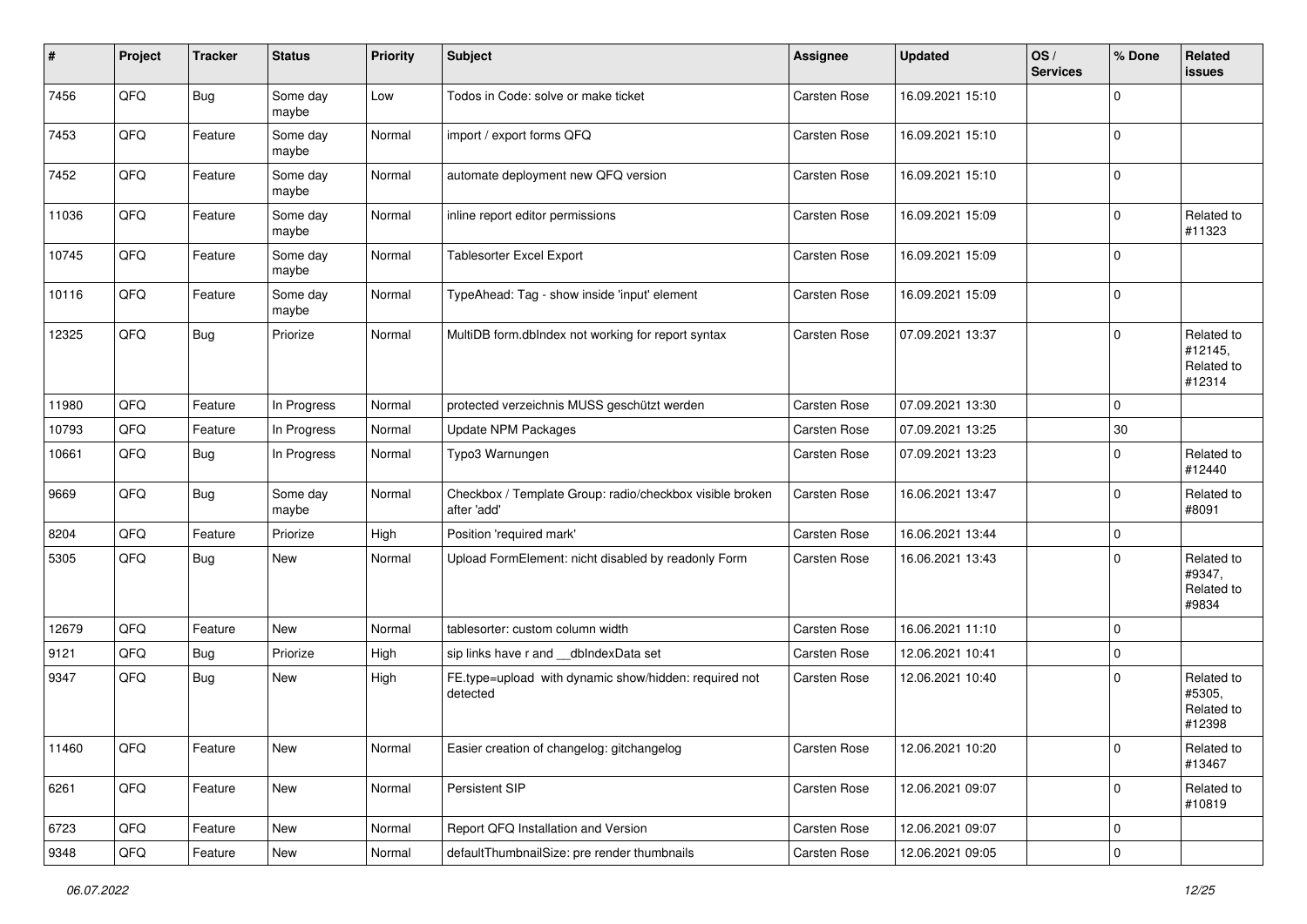| $\vert$ # | Project | <b>Tracker</b> | <b>Status</b> | <b>Priority</b> | <b>Subject</b>                                                                                                 | Assignee            | <b>Updated</b>   | OS/<br><b>Services</b> | % Done      | Related<br><b>issues</b>                                               |
|-----------|---------|----------------|---------------|-----------------|----------------------------------------------------------------------------------------------------------------|---------------------|------------------|------------------------|-------------|------------------------------------------------------------------------|
| 9346      | QFQ     | Feature        | Priorize      | Normal          | beforeSave: check if an upload is given                                                                        | <b>Carsten Rose</b> | 11.06.2021 21:18 |                        | $\mathbf 0$ |                                                                        |
| 7890      | QFQ     | <b>Bug</b>     | <b>New</b>    | Normal          | FormElement 'required': extraButtonInfo not aligned                                                            | Carsten Rose        | 11.06.2021 21:17 |                        | $\Omega$    | Related to<br>#11517                                                   |
| 9531      | QFQ     | <b>Bug</b>     | <b>New</b>    | High            | FE File: Dynamic Update / modeSql / required detected even<br>it not set                                       | Carsten Rose        | 11.06.2021 20:32 |                        | $\Omega$    | Related to<br>#12398                                                   |
| 12632     | QFQ     | Feature        | <b>New</b>    | Normal          | TinyMCE: Prepare CSS classes for images                                                                        | Carsten Rose        | 04.06.2021 14:35 |                        | 100         | Blocked by<br>#12186                                                   |
| 11893     | QFQ     | Feature        | <b>New</b>    | High            | Broken SIP: a) only report one time, b) only report in main<br>column                                          | <b>Carsten Rose</b> | 12.05.2021 12:13 |                        | $\Omega$    | Related to<br>#12532,<br>Related to<br>#14187                          |
| 10012     | QFQ     | Feature        | Priorize      | Normal          | redirectAllMailTo: {{beEmail:T}}                                                                               | Carsten Rose        | 08.05.2021 09:54 |                        | $\Omega$    | Related to<br>#12412,<br>Related to<br>#12413,<br>Related to<br>#10011 |
| 10011     | QFQ     | Feature        | Priorize      | Normal          | Offer new STORE_TYPO3 Variable 'beUser', 'beEmail'                                                             | Carsten Rose        | 08.05.2021 09:51 |                        | $\Omega$    | Related to<br>#10012,<br>Related to<br>#12511                          |
| 12412     | QFQ     | Feature        | <b>New</b>    | Normal          | Action/Escape qualifier 'e' (empty), '0': if given, an empty<br>string (or '0') will be treated as 'not found' | Carsten Rose        | 08.05.2021 09:40 |                        | $\Omega$    | Related to<br>#12413,<br>Related to<br>#10012                          |
| 12439     | QFQ     | Feature        | In Progress   | Normal          | TinyMCE Paste from Word & Character Count/Limit                                                                | <b>Carsten Rose</b> | 05.05.2021 22:15 |                        | $\Omega$    |                                                                        |
| 9668      | QFQ     | Feature        | Priorize      | Normal          | Form.mode: rename 'hidden' to 'hide'                                                                           | Carsten Rose        | 05.05.2021 22:14 |                        | $\Omega$    | Related to<br>#6437                                                    |
| 8044      | QFQ     | Feature        | Priorize      | Normal          | Transaction: a) Form, b) Report                                                                                | <b>Carsten Rose</b> | 05.05.2021 22:14 |                        | $\Omega$    | Related to<br>#8043                                                    |
| 3867      | QFQ     | Feature        | Priorize      | Normal          | Readonly Formular: Template Groups add/delete<br>ausbeldnen                                                    | Carsten Rose        | 05.05.2021 22:12 |                        | $\Omega$    |                                                                        |
| 8963      | QFQ     | Feature        | Priorize      | Normal          | Setting values in a store: flexible way                                                                        | Carsten Rose        | 05.05.2021 22:10 |                        | $\Omega$    | Related to<br>#8975                                                    |
| 9394      | QFQ     | Feature        | Priorize      | Normal          | REST: allow for non numerical ids in get requests                                                              | Carsten Rose        | 05.05.2021 22:10 |                        | $\Omega$    |                                                                        |
| 11320     | QFQ     | Feature        | Priorize      | Normal          | Typo3 Version 10 support                                                                                       | Carsten Rose        | 05.05.2021 22:09 |                        | $\mathbf 0$ |                                                                        |
| 12503     | QFQ     | Feature        | Priorize      | Normal          | Detect dangerous UPDATE statement with missing WHERE                                                           | Carsten Rose        | 05.05.2021 22:09 |                        | $\pmb{0}$   |                                                                        |
| 12504     | QFQ     | Feature        | Priorize      | Normal          | sql.log: report fe.id                                                                                          | Carsten Rose        | 05.05.2021 22:09 |                        | $\mathbf 0$ |                                                                        |
| 12465     | QFQ     | Feature        | New           | Normal          | QFQ Function: use in FE to fill StoreRecord                                                                    | Carsten Rose        | 05.05.2021 21:58 |                        | $\mathbf 0$ |                                                                        |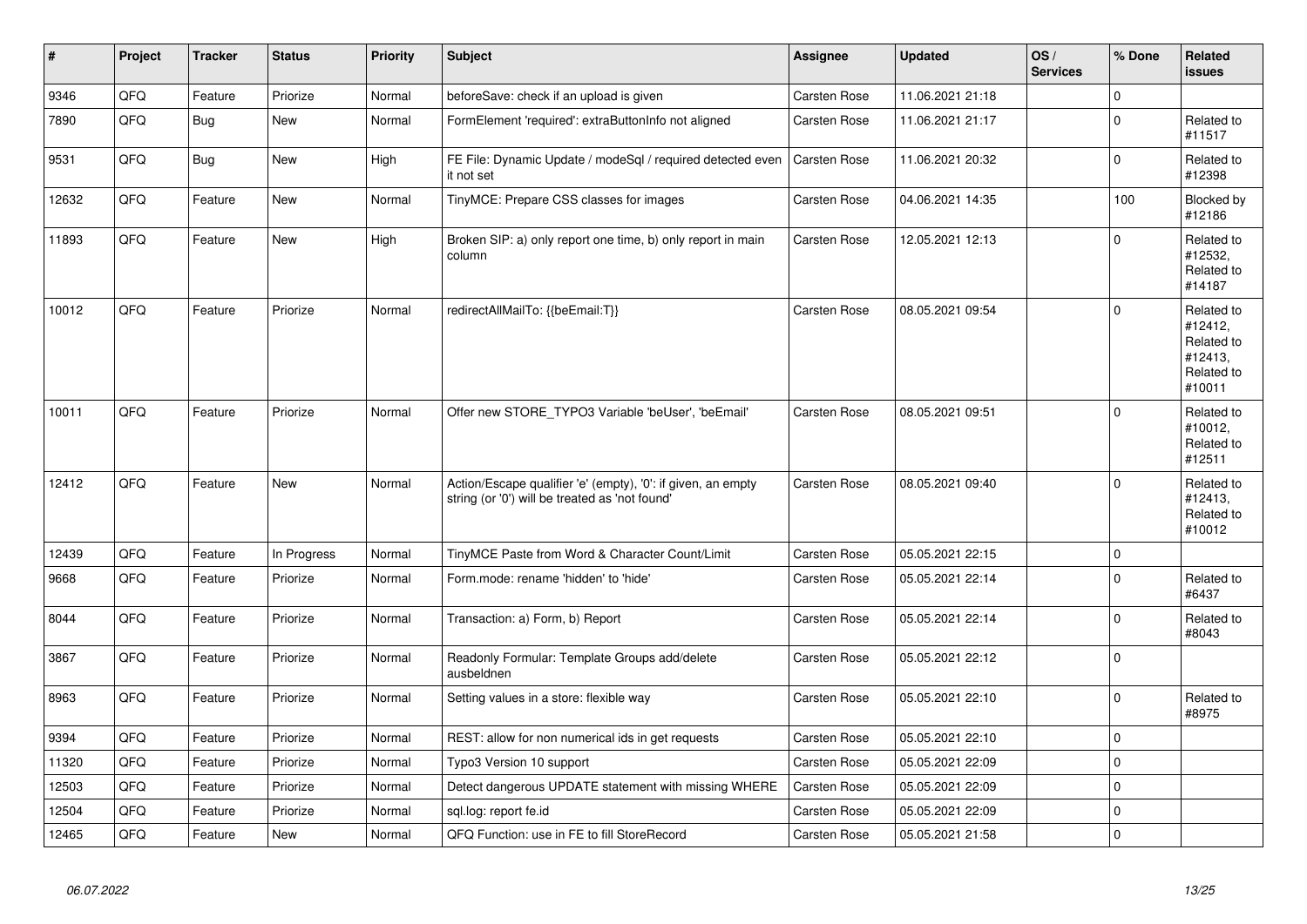| #    | Project | <b>Tracker</b> | <b>Status</b>     | <b>Priority</b> | <b>Subject</b>                                                                               | Assignee            | <b>Updated</b>   | OS/<br><b>Services</b> | % Done      | Related<br><b>issues</b>                    |
|------|---------|----------------|-------------------|-----------------|----------------------------------------------------------------------------------------------|---------------------|------------------|------------------------|-------------|---------------------------------------------|
| 9534 | QFQ     | <b>Bug</b>     | Priorize          | Urgent          | FE.type=upload: 'Unknown Mode: ID"                                                           | <b>Carsten Rose</b> | 03.05.2021 21:14 |                        | $\Omega$    | Related to<br>#9532                         |
| 9173 | QFQ     | <b>Bug</b>     | Priorize          | Urgent          | Stale Record Lock: Firefox                                                                   | Carsten Rose        | 03.05.2021 21:14 |                        | $\mathbf 0$ | Related to<br>#9789                         |
| 9517 | QFQ     | Feature        | In Progress       | High            | Input multiple tags with typeahead                                                           | Carsten Rose        | 03.05.2021 21:14 |                        | 40          | Related to<br>#10150                        |
| 8962 | QFQ     | Feature        | <b>New</b>        | High            | allow for form fields with identical names                                                   | <b>Carsten Rose</b> | 03.05.2021 21:14 |                        | $\mathbf 0$ |                                             |
| 8668 | QFQ     | <b>Bug</b>     | New               | High            | Pill disabled: dyamic mode 'hidden' not respected - FE is still<br>required                  | Carsten Rose        | 03.05.2021 21:14 |                        | $\Omega$    |                                             |
| 8431 | QFQ     | Bug            | <b>New</b>        | High            | autocron.php with wrong path                                                                 | <b>Carsten Rose</b> | 03.05.2021 21:14 |                        | $\mathbf 0$ |                                             |
| 8083 | QFQ     | <b>Bug</b>     | New               | High            | FormEditor: primary table list does not respect<br>'indexDb={{indexData:Y}}'                 | <b>Carsten Rose</b> | 03.05.2021 21:14 |                        | $\mathbf 0$ | Has<br>duplicate<br>#6678                   |
| 7899 | QFQ     | Bug            | New               | High            | Fe.type=password / retype / required: always complain about<br>missing value                 | Carsten Rose        | 03.05.2021 21:14 |                        | $\Omega$    |                                             |
| 7850 | QFQ     | Feature        | New               | High            | Upload records: non 'pathFileName' column                                                    | Carsten Rose        | 03.05.2021 21:14 |                        | $\Omega$    |                                             |
| 7650 | QFQ     | Bug            | New               | High            | Optional do not show 'required' sign on FormElement                                          | <b>Carsten Rose</b> | 03.05.2021 21:14 |                        | $\mathbf 0$ |                                             |
| 5715 | QFQ     | Feature        | New               | High            | PDF Caching                                                                                  | Carsten Rose        | 03.05.2021 21:14 |                        | $\mathbf 0$ | Related to<br>#5851,<br>Related to<br>#6357 |
| 5459 | QFQ     | <b>Bug</b>     | New               | High            | Multi DB: spread system tables between 'QFQ' and 'Data'-DB   Carsten Rose                    |                     | 03.05.2021 21:14 |                        | $\Omega$    | Related to<br>#4720                         |
| 5221 | QFQ     | Bug            | New               | High            | Download Dialog: Bleibt stehen in FF wenn Datei<br>automatisch gespeichert wird.             | <b>Carsten Rose</b> | 03.05.2021 21:14 |                        | $\mathbf 0$ |                                             |
| 4279 | QFQ     | Bug            | Some day<br>maybe | High            | config.linkVars lost                                                                         | <b>Carsten Rose</b> | 03.05.2021 21:14 |                        | $\Omega$    |                                             |
| 4258 | QFQ     | Feature        | Some day<br>maybe | High            | <b>System Defaults: Forms</b>                                                                | <b>Carsten Rose</b> | 03.05.2021 21:14 |                        | $\Omega$    |                                             |
| 3990 | QFQ     | Feature        | Some day<br>maybe | High            | custom class definition: add space automatically                                             | Carsten Rose        | 03.05.2021 21:14 |                        | $\Omega$    |                                             |
| 3967 | QFQ     | Feature        | Some day<br>maybe | High            | Report: Checkbox, Radio, Dropdown, Input welches ohne<br>Submit funktioniert - 'Inline-Form' | Carsten Rose        | 03.05.2021 21:14 |                        | $\mathbf 0$ |                                             |
| 3727 | QFQ     | Feature        | <b>New</b>        | High            | Security: Session Hijacking erschweren                                                       | Carsten Rose        | 03.05.2021 21:14 |                        | $\mathbf 0$ |                                             |
| 3848 | QFQ     | Feature        | Some day<br>maybe | High            | Antivirus check fuer Upload files in qfq?                                                    | Carsten Rose        | 03.05.2021 21:14 |                        | $\Omega$    | Related to<br>#4131                         |
| 3570 | QFQ     | <b>Bug</b>     | Some day<br>maybe | High            | Formular mit prmitnew permitEdit=Always wird nicht<br>aufgerufen (ist leer)                  | <b>Carsten Rose</b> | 03.05.2021 21:14 |                        | $\Omega$    |                                             |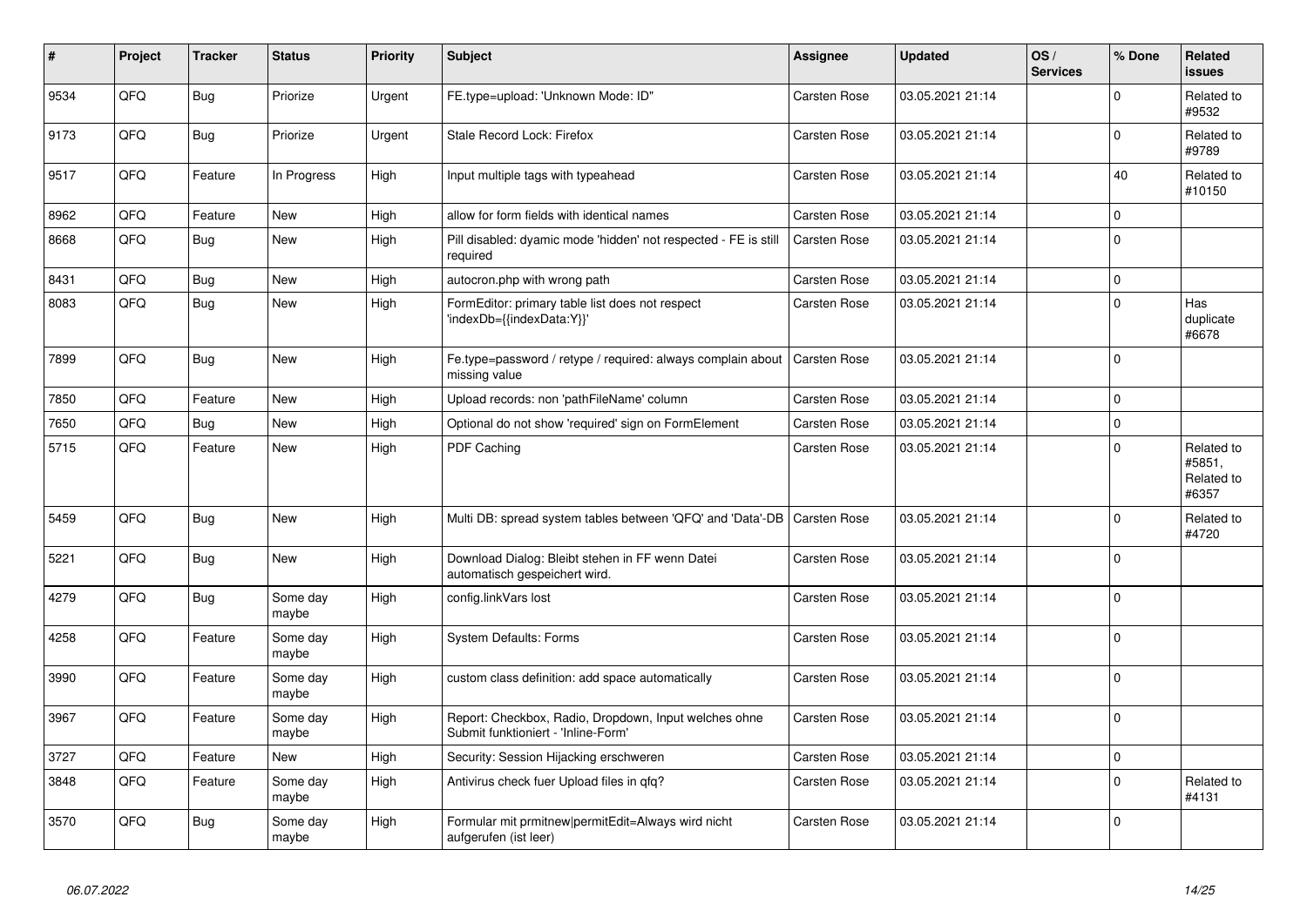| #     | Project | <b>Tracker</b> | <b>Status</b>     | <b>Priority</b> | Subject                                                                                                    | Assignee                                               | <b>Updated</b>   | OS/<br><b>Services</b> | % Done      | Related<br><b>issues</b>                      |                      |
|-------|---------|----------------|-------------------|-----------------|------------------------------------------------------------------------------------------------------------|--------------------------------------------------------|------------------|------------------------|-------------|-----------------------------------------------|----------------------|
| 3109  | QFQ     | Bug            | Some day<br>maybe | High            | RealUrl: Links werden nicht korrekt gerendert                                                              | Carsten Rose                                           | 03.05.2021 21:14 |                        | $\Omega$    |                                               |                      |
| 3061  | QFQ     | <b>Bug</b>     | Some day<br>maybe | High            | winstitute: mysql connection durcheinander - nmhp17<br>(ag7)/QFQ arbeitet mit DB/Tabellen von biostat.     | Carsten Rose                                           | 03.05.2021 21:14 |                        | $\mathbf 0$ |                                               |                      |
| 12468 | QFQ     | Bug            | <b>New</b>        | Urgent          | Form: update Form.title after save                                                                         | Carsten Rose                                           | 03.05.2021 21:12 |                        | $\mathbf 0$ |                                               |                      |
| 10640 | QFQ     | Bug            | New               | High            | TypeAhead Tag: FE editierbar trotz readOnly                                                                | Carsten Rose                                           | 03.05.2021 21:12 |                        | $\mathbf 0$ | Related to<br>#7795                           |                      |
| 10508 | QFQ     | Bug            | <b>New</b>        | High            | Multi Form broken on Multi DB Instance                                                                     | Carsten Rose                                           | 03.05.2021 21:12 |                        | $\mathbf 0$ |                                               |                      |
| 10506 | QFQ     | Bug            | New               | High            | Template Group broken on MultiDB instance                                                                  | Carsten Rose                                           | 03.05.2021 21:12 |                        | $\mathbf 0$ | Related to<br>#10505                          |                      |
| 10081 | QFQ     | Bug            | <b>New</b>        | High            | Stale record lock after 'forbidden' character                                                              | Carsten Rose                                           | 03.05.2021 21:12 |                        | $\Omega$    | Related to<br>#10082,<br>Related to<br>#9789  |                      |
| 12119 | QFQ     | Feature        | <b>New</b>        | Normal          | AS paged: error message missing if there ist no 'r' argument.                                              | <b>Carsten Rose</b>                                    | 03.05.2021 20:51 |                        | $\mathbf 0$ |                                               |                      |
| 12163 | QFQ     | Feature        | <b>New</b>        | Normal          | Checkbox: table wrap                                                                                       | Carsten Rose                                           | 03.05.2021 20:51 |                        | $\mathbf 0$ |                                               |                      |
| 11668 | QFQ     | <b>Bug</b>     | New               | Normal          | Play function.sql - problem with mysql                                                                     | Carsten Rose                                           | 03.05.2021 20:48 |                        | $\mathbf 0$ |                                               |                      |
| 11667 | QFQ     | Bug            | New               | Normal          | MySQL mariadb-server-10.3: Incorrect datetime value                                                        | Carsten Rose                                           | 03.05.2021 20:48 |                        | $\mathbf 0$ |                                               |                      |
| 11955 | QFQ     | Feature        | New               | Normal          | subrecord: new title option to set <th> attributes - e.g. to<br/>customize tablesorter options.</th>       | attributes - e.g. to<br>customize tablesorter options. | Carsten Rose     | 03.05.2021 20:47       |             | $\Omega$                                      | Related to<br>#11775 |
| 11747 | QFQ     | Feature        | <b>New</b>        | Normal          | Maintenance Page with Redirect                                                                             | Carsten Rose                                           | 03.05.2021 20:47 |                        | $\mathbf 0$ | Related to<br>#11741                          |                      |
| 12480 | QFQ     | Feature        | <b>New</b>        | Normal          | If QFQ upgrade is running, block further request                                                           | Carsten Rose                                           | 03.05.2021 20:45 |                        | $\mathbf 0$ |                                               |                      |
| 12477 | QFQ     | Feature        | <b>New</b>        | Normal          | Support for refactoring: Form, FormElement, diverse<br>Tabellen/Spalten, tt-content Records                | Carsten Rose                                           | 03.05.2021 20:45 |                        | $\mathbf 0$ |                                               |                      |
| 12474 | QFQ     | Feature        | <b>New</b>        | Normal          | Check BaseConfigURL if it is given and the the last char is '/'                                            | <b>Carsten Rose</b>                                    | 03.05.2021 20:45 |                        | $\mathbf 0$ |                                               |                      |
| 12413 | QFQ     | Feature        | <b>New</b>        | Normal          | STORE_TYPO3: enhance for {{be_users.email:T}},<br>{{fe_users.email:T}}                                     | Carsten Rose                                           | 03.05.2021 20:45 |                        | $\Omega$    | Related to<br>#12412,<br>Related to<br>#10012 |                      |
| 12400 | QFQ     | Feature        | New               | Normal          | Tutorial ist in QFQ Doku, Wird in der Suche gefunden, es<br>gibt aber kein Menupunkt - Inhalt ueberpruefen | Carsten Rose                                           | 03.05.2021 20:45 |                        | $\mathbf 0$ |                                               |                      |
| 12269 | QFQ     | Feature        | New               | Normal          | 2FA - Login                                                                                                | Carsten Rose                                           | 03.05.2021 20:45 |                        | $\mathbf 0$ |                                               |                      |
| 12162 | QFQ     | Feature        | New               | Normal          | FE.type=sendmail: personalized mailing (several mails) via<br>template                                     | Carsten Rose                                           | 03.05.2021 20:45 |                        | $\mathbf 0$ |                                               |                      |
| 12109 | QFQ     | Feature        | New               | Normal          | Donwload Link: Plain, SIP, Persistent Link, Peristent SIP -<br>new notation                                | Carsten Rose                                           | 03.05.2021 20:45 |                        | $\mathbf 0$ | Related to<br>#12085                          |                      |
| 12330 | QFQ     | Feature        | New               | Normal          | Copy to input field / text area / TinyMCE                                                                  | Carsten Rose                                           | 07.04.2021 09:01 |                        | $\mathbf 0$ |                                               |                      |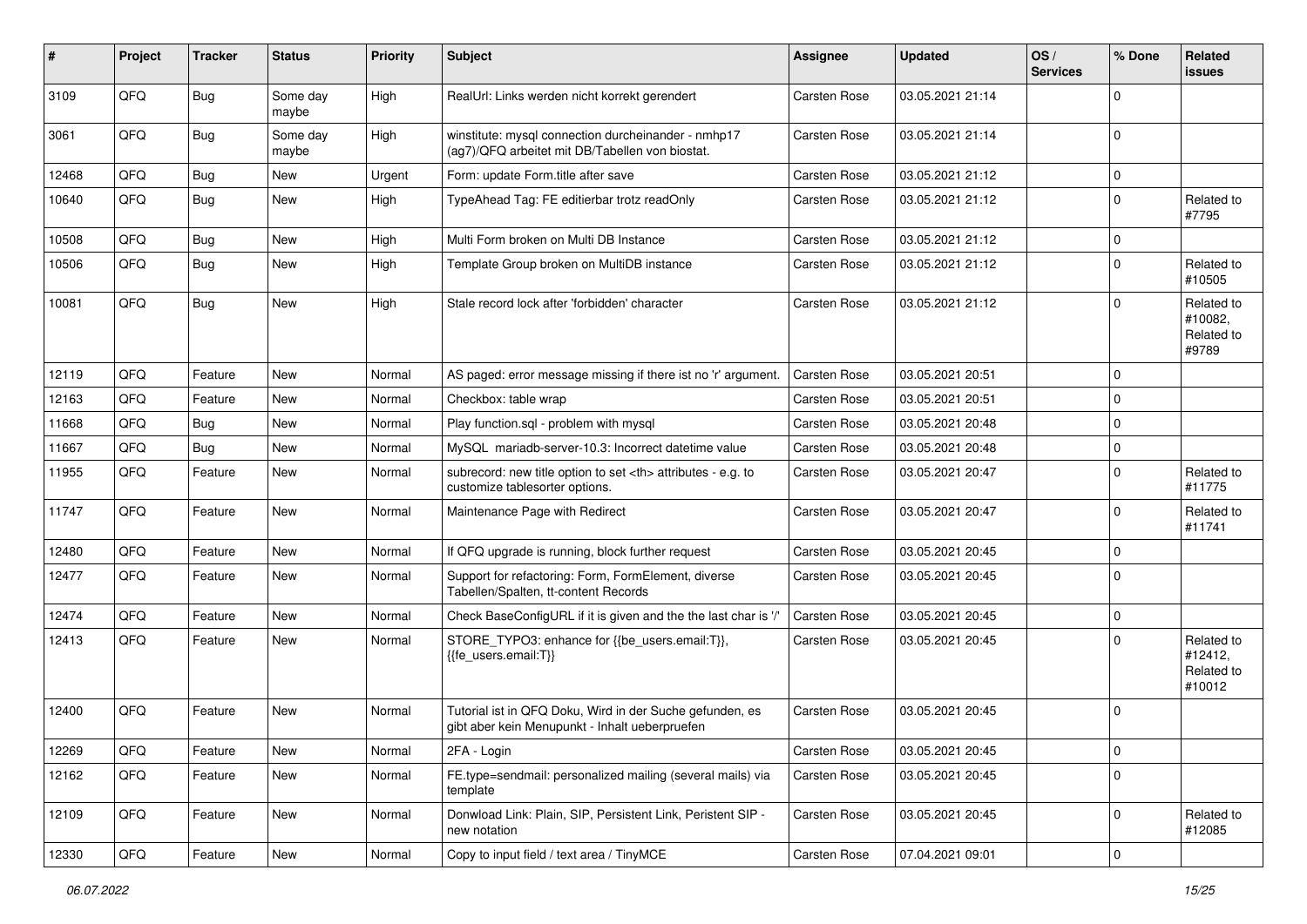| ∦     | Project | <b>Tracker</b> | <b>Status</b>     | <b>Priority</b> | <b>Subject</b>                                                                                       | <b>Assignee</b>     | <b>Updated</b>   | OS/<br><b>Services</b> | % Done      | Related<br><b>issues</b>                                             |
|-------|---------|----------------|-------------------|-----------------|------------------------------------------------------------------------------------------------------|---------------------|------------------|------------------------|-------------|----------------------------------------------------------------------|
| 10080 | QFQ     | Feature        | <b>New</b>        | Normal          | Popup on 'save' / 'close': configure dialog (answer<br>yes/no/cancle/)                               | <b>Carsten Rose</b> | 28.03.2021 20:52 |                        | $\Omega$    | Is duplicate<br>of #12262                                            |
| 12187 | QFQ     | <b>Bug</b>     | <b>New</b>        | Normal          | Trigger FormAsFile() via Report: probably problem with multi<br>DB setup                             | <b>Carsten Rose</b> | 20.03.2021 21:20 |                        | $\mathbf 0$ |                                                                      |
| 10714 | QFQ     | Feature        | <b>New</b>        | Normal          | multi Table Form                                                                                     | Carsten Rose        | 16.03.2021 18:44 |                        | $\Omega$    |                                                                      |
| 8217  | QFQ     | Feature        | <b>New</b>        | Normal          | if-elseif-else construct                                                                             | Carsten Rose        | 16.03.2021 18:41 |                        | $\Omega$    | Related to<br>#10716                                                 |
| 11516 | QFQ     | Feature        | <b>New</b>        | Normal          | Multi Page Form (Previous/Next Buttons)                                                              | Carsten Rose        | 16.03.2021 17:52 |                        | $\Omega$    |                                                                      |
| 12146 | QFQ     | Feature        | <b>New</b>        | Normal          | Autocron Job: Anzeigen wann der naechste Job ausgefuehrt<br>wird, resp das er nicht ausgefuehrt wird | Carsten Rose        | 15.03.2021 15:23 |                        | $\Omega$    |                                                                      |
| 12133 | QFQ     | Bug            | <b>New</b>        | Normal          | NPM, phpSpreadSheet aktualisieren                                                                    | Carsten Rose        | 15.03.2021 09:04 |                        | $\mathbf 0$ |                                                                      |
| 8187  | QFQ     | Feature        | <b>New</b>        | Normal          | Subrecord: enable/hide new button - make new/edit/delete<br>customizeable.                           | <b>Carsten Rose</b> | 06.03.2021 18:44 |                        | $\Omega$    | Related to<br>#11326                                                 |
| 12045 | QFQ     | Bug            | <b>New</b>        | Normal          | templateGroup afterSave FE: Aufruf ohne<br>sqlHonorFormElements funktioniert nicht                   | Carsten Rose        | 18.02.2021 16:33 |                        | $\mathbf 0$ |                                                                      |
| 12040 | QFQ     | Bug            | <b>New</b>        | Normal          | FE Mode 'hidden' für zwei FEs auf einer Zeile                                                        | <b>Carsten Rose</b> | 18.02.2021 10:13 |                        | $\mathbf 0$ |                                                                      |
| 12024 | QFQ     | Feature        | <b>New</b>        | Normal          | Excel Export: text columns by default decode<br>htmlspeciachar()                                     | Carsten Rose        | 17.02.2021 23:55 |                        | $\mathbf 0$ | Related to<br>#12022                                                 |
| 12023 | QFQ     | Feature        | New               | Normal          | MySQL Stored Precdure: QDECODESPECIALCHAR()                                                          | Carsten Rose        | 16.02.2021 11:16 |                        | $\Omega$    | Related to<br>#12022                                                 |
| 9958  | QFQ     | <b>Bug</b>     | Priorize          | Normal          | Broken subrecord query: no error message                                                             | Carsten Rose        | 05.02.2021 15:15 |                        | $\mathbf 0$ |                                                                      |
| 9281  | QFQ     | Bug            | Some day<br>maybe | Normal          | Allow STRICT TRANS TABLES                                                                            | Carsten Rose        | 02.01.2021 18:43 |                        | $\Omega$    |                                                                      |
| 5695  | QFQ     | Feature        | In Progress       | Normal          | Multiform                                                                                            | Carsten Rose        | 02.01.2021 18:38 |                        | $\mathbf 0$ |                                                                      |
| 11775 | QFQ     | Feature        | <b>New</b>        | Normal          | Subrecord Tooltip pro Feld                                                                           | Carsten Rose        | 18.12.2020 15:22 |                        | $\Omega$    | Related to<br>#11955                                                 |
| 11752 | QFQ     | Bug            | <b>New</b>        | Normal          | checkbox renders multiple input elements with same name                                              | Carsten Rose        | 17.12.2020 14:58 |                        | $\Omega$    | Related to<br>#11750                                                 |
| 11695 | QFQ     | <b>Bug</b>     | <b>New</b>        | Normal          | MultiForm required FE Error                                                                          | Carsten Rose        | 04.12.2020 13:34 |                        | $\pmb{0}$   |                                                                      |
| 11523 | QFQ     | Feature        | <b>New</b>        | Normal          | Mit dynamic Update erkennen, ob Upload gemacht wurde                                                 | Carsten Rose        | 13.11.2020 15:07 |                        | $\Omega$    | Related to<br>#9533                                                  |
| 10937 | QFQ     | <b>Bug</b>     | <b>New</b>        | Normal          | Fehler mit abhängigen Select- Feldern beim Positionieren                                             | Carsten Rose        | 12.11.2020 23:45 |                        | $\mathbf 0$ |                                                                      |
| 10704 | QFQ     | <b>Bug</b>     | <b>New</b>        | Normal          | wkhtml problem rendering fullCalendar.js / fabric.js >><br>successor: puppeteer                      | <b>Carsten Rose</b> | 12.11.2020 23:45 |                        | $\Omega$    | Related to<br>#5024,<br>Related to<br>#4650,<br>Related to<br>#10715 |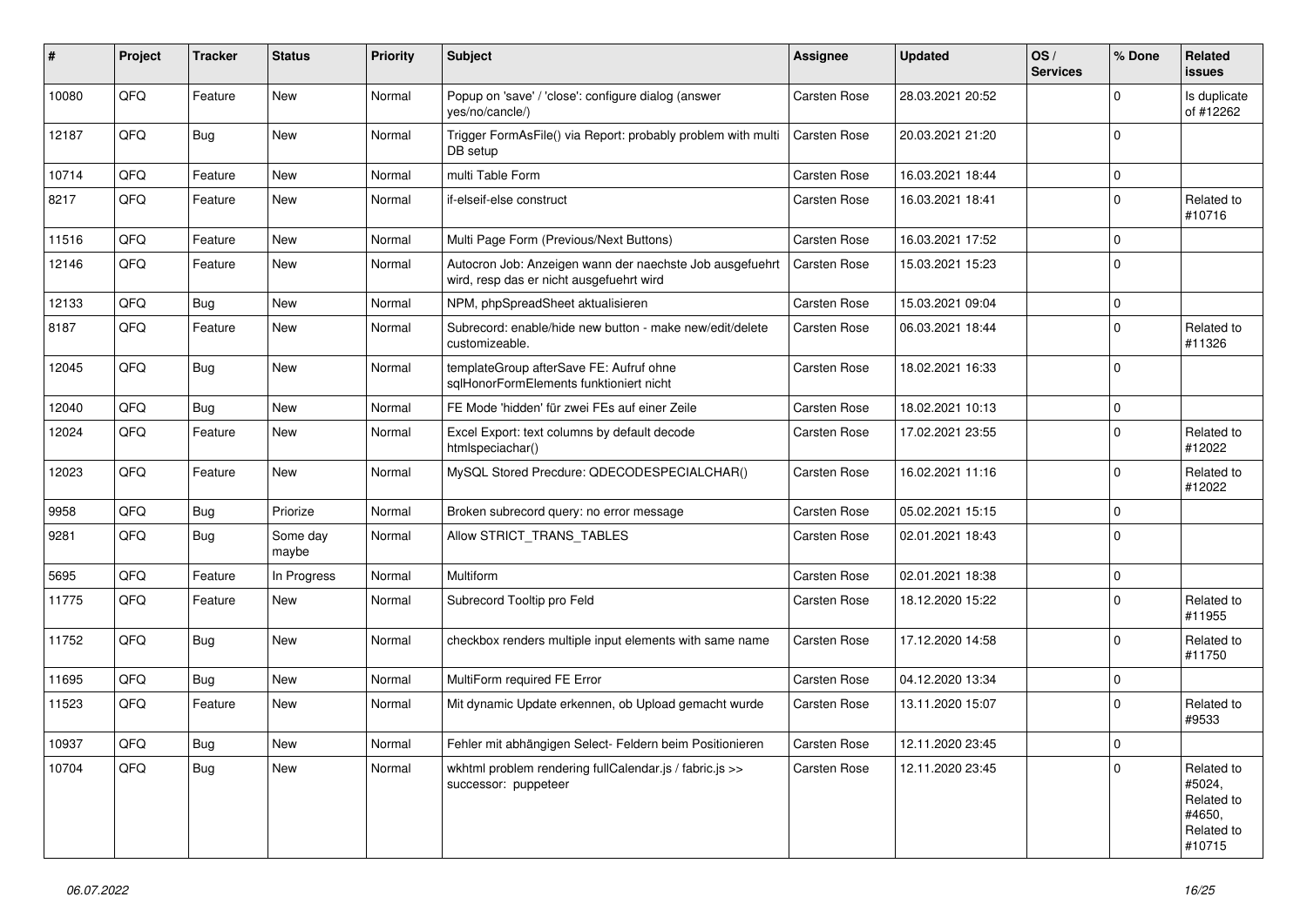| ∦     | Project | <b>Tracker</b> | <b>Status</b> | Priority | <b>Subject</b>                                                                                     | <b>Assignee</b>     | <b>Updated</b>   | OS/<br><b>Services</b> | % Done      | Related<br><b>issues</b> |
|-------|---------|----------------|---------------|----------|----------------------------------------------------------------------------------------------------|---------------------|------------------|------------------------|-------------|--------------------------|
| 10588 | QFQ     | <b>Bug</b>     | <b>New</b>    | Normal   | typeahed Tag: Doku anpassen                                                                        | Carsten Rose        | 12.11.2020 23:45 |                        | $\Omega$    |                          |
| 11504 | QFQ     | Feature        | <b>New</b>    | Normal   | Dynamic Update: Button text update for 'Save',' Close' &<br>'Delete'                               | Carsten Rose        | 12.11.2020 23:44 |                        | $\Omega$    |                          |
| 11239 | QFQ     | <b>Bug</b>     | <b>New</b>    | Normal   | Radiobutton (plain): horizontales Rendern abhängig vom<br>Datentyp in der Datenbank                | Carsten Rose        | 30.09.2020 18:37 |                        | $\Omega$    |                          |
| 11076 | QFQ     | Feature        | In Progress   | Normal   | SELECT  AS _websocket                                                                              | <b>Carsten Rose</b> | 30.08.2020 17:49 |                        | $\Omega$    | Related to<br>#13354     |
| 11080 | QFQ     | Feature        | <b>New</b>    | Normal   | Send MQTT messages                                                                                 | Carsten Rose        | 29.08.2020 19:49 |                        | $\mathbf 0$ |                          |
| 10996 | QFQ     | Feature        | <b>New</b>    | Normal   | Download video via sip: no seek                                                                    | Carsten Rose        | 12.08.2020 14:18 |                        | $\mathbf 0$ |                          |
| 10976 | QFQ     | Feature        | New           | Normal   | Excel Export Verbesserungen                                                                        | Carsten Rose        | 06.08.2020 10:56 |                        | $\mathbf 0$ |                          |
| 10819 | QFQ     | Feature        | New           | Normal   | Persistent SIP - second try                                                                        | Carsten Rose        | 29.06.2020 23:02 |                        | $\Omega$    | Related to<br>#6261      |
| 3432  | QFQ     | Feature        | <b>New</b>    | Normal   | subrecord: dynamicUpdate                                                                           | Carsten Rose        | 11.06.2020 21:10 |                        | $\mathbf 0$ | Related to<br>#5691      |
| 10005 | QFQ     | Feature        | Priorize      | Normal   | Report / special column name:  AS calendar                                                         | Carsten Rose        | 03.06.2020 17:28 |                        | $\Omega$    |                          |
| 10658 | QFQ     | Bug            | <b>New</b>    | Normal   | processReadOnly broken                                                                             | Carsten Rose        | 27.05.2020 17:55 |                        | $\mathbf 0$ |                          |
| 5345  | QFQ     | Feature        | New           | Normal   | Report: UPDATE / INSERT / DELETE statements should<br>trigger subqueries, depending on the result. | <b>Carsten Rose</b> | 27.05.2020 16:11 |                        | $\mathbf 0$ |                          |
| 10593 | QFQ     | Feature        | <b>New</b>    | Normal   | label2: text behind input element                                                                  | Carsten Rose        | 16.05.2020 10:57 |                        | $\mathbf 0$ |                          |
| 5559  | QFQ     | <b>Bug</b>     | <b>New</b>    | Normal   | FE.type = Upload: 'accept' might contain variables                                                 | Carsten Rose        | 11.05.2020 21:23 |                        | $\mathbf 0$ |                          |
| 10443 | QFQ     | Feature        | In Progress   | Normal   | Konzept_api / _live                                                                                | <b>Carsten Rose</b> | 07.05.2020 09:39 |                        | $\Omega$    |                          |
| 10322 | QFQ     | <b>Bug</b>     | New           | Normal   | FormElement / Radio: missing column 'enum' >> FE not<br>reported                                   | <b>Carsten Rose</b> | 07.05.2020 09:37 |                        | $\Omega$    |                          |
| 10119 | QFQ     | Feature        | New           | Normal   | Dropdown (selectlist) & Type Ahead: format and catagorize list                                     | Carsten Rose        | 07.05.2020 09:36 |                        | $\mathbf 0$ |                          |
| 10082 | QFQ     | <b>Bug</b>     | <b>New</b>    | Normal   | FE.type=SELECT - 'sanatize' Class                                                                  | Carsten Rose        | 07.05.2020 09:36 |                        | $\Omega$    | Related to<br>#10081     |
| 4050  | QFQ     | Feature        | New           | Normal   | sgl.log: 1) FormElement ID which causes a specific action,<br>2) Result in the same row.           | Carsten Rose        | 15.04.2020 11:35 |                        | $\Omega$    | Related to<br>#5458      |
| 10115 | QFQ     | Feature        | <b>New</b>    | Normal   | TypeAhead: static list                                                                             | <b>Carsten Rose</b> | 26.02.2020 16:42 |                        | 100         |                          |
| 10015 | QFQ     | Feature        | Priorize      | Normal   | Monospace in Textarea                                                                              | Carsten Rose        | 03.02.2020 13:40 |                        | $\mathbf 0$ |                          |
| 9811  | QFQ     | Feature        | <b>New</b>    | Normal   | Report: tag every n'th row                                                                         | Carsten Rose        | 01.02.2020 23:22 |                        | $\mathbf 0$ |                          |
| 9783  | QFQ     | Bug            | <b>New</b>    | Normal   | Email with special characters                                                                      | Carsten Rose        | 01.02.2020 23:22 |                        | $\mathbf 0$ |                          |
| 9781  | QFQ     | Feature        | <b>New</b>    | Normal   | Button: CSS class to make buttons smaller                                                          | Carsten Rose        | 01.02.2020 23:22 |                        | $\Omega$    |                          |
| 9707  | QFQ     | Feature        | <b>New</b>    | Normal   | SIP security: encode pageld and check pageld on decode                                             | Carsten Rose        | 01.02.2020 23:22 |                        | $\mathbf 0$ |                          |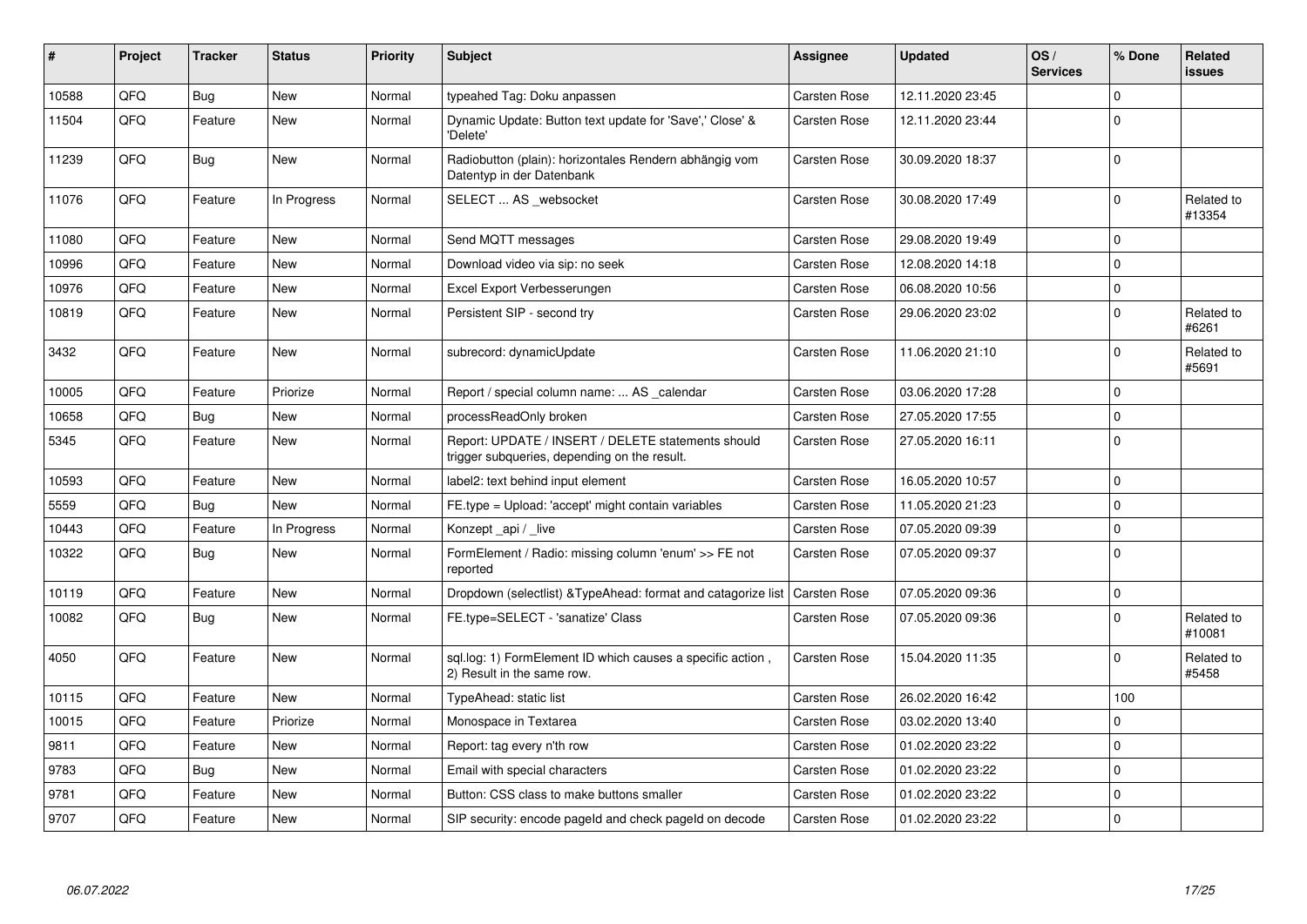| #    | Project | <b>Tracker</b> | <b>Status</b> | <b>Priority</b> | <b>Subject</b>                                                                                         | Assignee            | <b>Updated</b>   | OS/<br><b>Services</b> | % Done      | Related<br><b>issues</b>                                             |
|------|---------|----------------|---------------|-----------------|--------------------------------------------------------------------------------------------------------|---------------------|------------------|------------------------|-------------|----------------------------------------------------------------------|
| 9706 | QFQ     | Feature        | <b>New</b>    | Normal          | Multi File Upload (hidden template group)                                                              | Carsten Rose        | 01.02.2020 23:22 |                        | $\Omega$    | Related to<br>#7521,<br>Related to<br>#5562,<br>Related to<br>#13330 |
| 9691 | QFQ     | Bug            | In Progress   | Normal          | Checkbox: dynamic update > readonly                                                                    | Carsten Rose        | 01.02.2020 23:22 |                        | 50          | Related to<br>#9834                                                  |
| 9537 | QFQ     | Feature        | <b>New</b>    | Normal          | FormEditor: Edit fieldset in FrontEnd                                                                  | <b>Carsten Rose</b> | 01.02.2020 23:22 |                        | $\mathbf 0$ |                                                                      |
| 9533 | QFQ     | <b>Bug</b>     | <b>New</b>    | Normal          | FE.type=upload: Check in 'beforeSave' if upload is given                                               | Carsten Rose        | 01.02.2020 23:22 |                        | $\Omega$    | Related to<br>#11523                                                 |
| 9352 | QFQ     | Feature        | <b>New</b>    | Normal          | FE 'Native' fire slaveld, sqlAfter, sqlIns                                                             | Carsten Rose        | 01.02.2020 23:22 |                        | $\Omega$    |                                                                      |
| 9317 | QFQ     | <b>Bug</b>     | <b>New</b>    | Normal          | FE.type=note: with dynamic show/hidden an empty label<br>causes trouble                                | <b>Carsten Rose</b> | 01.02.2020 23:22 |                        | $\mathbf 0$ |                                                                      |
| 9275 | QFQ     | Bug            | <b>New</b>    | Normal          | autcron: t3 page, which takes to long to respond, is not<br>reported properly                          | Carsten Rose        | 01.02.2020 23:22 |                        | 100         |                                                                      |
| 9208 | QFQ     | Feature        | New           | Normal          | Manage 'recent' records                                                                                | <b>Carsten Rose</b> | 01.02.2020 23:22 |                        | $\mathbf 0$ |                                                                      |
| 9177 | QFQ     | <b>Bug</b>     | <b>New</b>    | Normal          | Bug? QFQ tries to save an action FE, which has real<br>existing column name                            | <b>Carsten Rose</b> | 01.02.2020 23:22 |                        | $\Omega$    |                                                                      |
| 9136 | QFQ     | Feature        | <b>New</b>    | Normal          | Create ZIP files with dynamic PDFs                                                                     | Carsten Rose        | 01.02.2020 23:22 |                        | $\mathbf 0$ |                                                                      |
| 9129 | QFQ     | Feature        | New           | Normal          | sqlValidate: Message as notification, not as error                                                     | <b>Carsten Rose</b> | 01.02.2020 23:22 |                        | $\Omega$    | Related to<br>#9128                                                  |
| 9128 | QFQ     | Feature        | New           | Normal          | Error Message: not replaced variables- a) replace back to '{{',<br>b) underline                        | <b>Carsten Rose</b> | 01.02.2020 23:22 |                        | $\mathbf 0$ | Related to<br>#9129                                                  |
| 9127 | QFQ     | Bug            | <b>New</b>    | Normal          | Error Message: change 'roll over' color - text not readable                                            | Carsten Rose        | 01.02.2020 23:22 |                        | $\mathbf 0$ |                                                                      |
| 8975 | QFQ     | Feature        | New           | Normal          | Report Notation: 2.0                                                                                   | Carsten Rose        | 01.02.2020 23:22 |                        | $\Omega$    | Related to<br>#8963                                                  |
| 8806 | QFQ     | Feature        | <b>New</b>    | Normal          | SQL Function nl2br                                                                                     | Carsten Rose        | 01.02.2020 23:22 |                        | $\Omega$    |                                                                      |
| 8719 | QFQ     | Feature        | New           | Normal          | extraButtonLock: add support for 0/1                                                                   | <b>Carsten Rose</b> | 01.02.2020 23:22 |                        | $\mathbf 0$ |                                                                      |
| 8336 | QFQ     | Feature        | New           | Normal          | Form > modified > Close New: a) Optional disable popup, b)<br>custom text, c) mode on save: close stay | Carsten Rose        | 01.02.2020 23:22 |                        | $\Omega$    | Related to<br>#8335                                                  |
| 8089 | QFQ     | Feature        | <b>New</b>    | Normal          | Copy/Paste for FormElements                                                                            | Carsten Rose        | 01.02.2020 23:22 |                        | $\Omega$    |                                                                      |
| 8049 | QFQ     | Bug            | New           | Normal          | FE.type=note, column 'value': text moves some pixel to top<br>after save                               | <b>Carsten Rose</b> | 01.02.2020 23:22 |                        | $\mathbf 0$ |                                                                      |
| 7924 | QFQ     | Feature        | <b>New</b>    | Normal          | Radio/Checkbox with Tooltip                                                                            | Carsten Rose        | 01.02.2020 23:22 |                        | $\mathbf 0$ |                                                                      |
| 7812 | QFO     | Feature        | New           | Normal          | FE 'Subrecord' - new option 'subrecordShowFilter',<br>'subrecordPaging'                                | Carsten Rose        | 01.02.2020 23:22 |                        | $\Omega$    |                                                                      |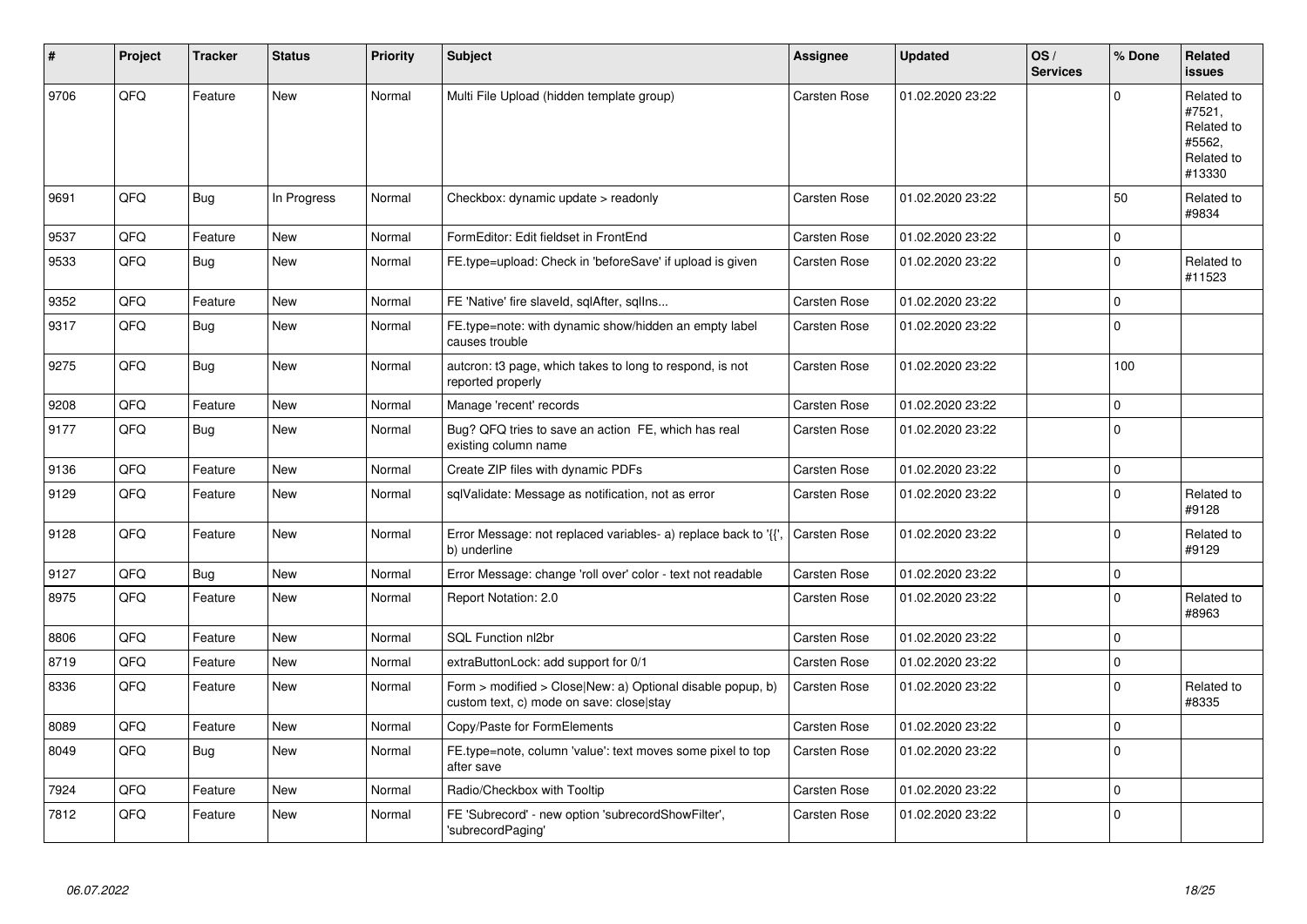| #    | Project | <b>Tracker</b> | <b>Status</b> | <b>Priority</b> | <b>Subject</b>                                                                                        | <b>Assignee</b>     | <b>Updated</b>   | OS/<br><b>Services</b> | % Done      | Related<br>issues         |
|------|---------|----------------|---------------|-----------------|-------------------------------------------------------------------------------------------------------|---------------------|------------------|------------------------|-------------|---------------------------|
| 7795 | QFQ     | <b>Bug</b>     | New           | Normal          | Readonly Form: Typeahead-Felder                                                                       | Carsten Rose        | 01.02.2020 23:22 |                        | $\Omega$    | Related to<br>#10640      |
| 7685 | QFQ     | Bug            | New           | Normal          | Open FormElement from QFQ error message and save<br>modified record: error about missing {{formId:F}} | <b>Carsten Rose</b> | 01.02.2020 23:22 |                        | $\mathbf 0$ |                           |
| 7547 | QFQ     | <b>Bug</b>     | <b>New</b>    | Normal          | Error Message in afterSave: wrong parameter column<br>reported                                        | <b>Carsten Rose</b> | 01.02.2020 23:22 |                        | $\Omega$    |                           |
| 7524 | QFQ     | Bug            | New           | Normal          | QFQ throws a 'General Error' if 'fileadmin/protected/log/' is<br>not writeable                        | <b>Carsten Rose</b> | 01.02.2020 23:22 |                        | $\mathbf 0$ |                           |
| 7520 | QFQ     | Feature        | <b>New</b>    | Normal          | QR Code:  AS _qr ( AS _link)                                                                          | <b>Carsten Rose</b> | 01.02.2020 23:22 |                        | $\mathbf 0$ |                           |
| 7519 | QFQ     | Feature        | <b>New</b>    | Normal          | Select: Multi                                                                                         | <b>Carsten Rose</b> | 01.02.2020 23:22 |                        | 0           |                           |
| 7513 | QFQ     | Bug            | <b>New</b>    | Normal          | Radios not correct aligned                                                                            | <b>Carsten Rose</b> | 01.02.2020 23:22 |                        | 0           |                           |
| 7512 | QFQ     | Bug            | New           | Normal          | FE: inputType=number >> 'pattern' is not respected                                                    | <b>Carsten Rose</b> | 01.02.2020 23:22 |                        | 0           |                           |
| 7109 | QFQ     | Feature        | New           | Normal          | Dynamic Updates: row/element hide                                                                     | Carsten Rose        | 01.02.2020 23:22 |                        | 0           | Has<br>duplicate<br>#4081 |
| 7002 | QFQ     | <b>Bug</b>     | New           | Normal          | Dynamic Update: row does not disappear / appear                                                       | Carsten Rose        | 01.02.2020 23:22 |                        | $\Omega$    |                           |
| 6250 | QFQ     | Feature        | In Progress   | Normal          | Enhance layout: a) Subrecord, b) Subrecord-Title                                                      | Carsten Rose        | 01.02.2020 23:22 |                        | $\Omega$    | Related to<br>#5391       |
| 4082 | QFQ     | Feature        | <b>New</b>    | Normal          | Dynamic Update: modeSql - useful default                                                              | <b>Carsten Rose</b> | 01.02.2020 23:22 |                        | 0           |                           |
| 9602 | QFQ     | Feature        | <b>New</b>    | Normal          | Form definition as JSON                                                                               | Carsten Rose        | 01.02.2020 23:21 |                        | $\Omega$    | Related to<br>#9600       |
| 7683 | QFQ     | Feature        | <b>New</b>    | Normal          | Special column names in '{{ SELECT  AS _link }}' should<br>be detected                                | <b>Carsten Rose</b> | 01.02.2020 23:21 |                        | $\Omega$    |                           |
| 7681 | QFQ     | Feature        | <b>New</b>    | Normal          | Optional switch off 'check for modified record'                                                       | <b>Carsten Rose</b> | 01.02.2020 23:21 |                        | $\Omega$    |                           |
| 7574 | QFQ     | Bug            | <b>New</b>    | Normal          | Substitute error: form element not reported / dont parse<br>Form.note                                 | Carsten Rose        | 01.02.2020 23:21 |                        | $\Omega$    |                           |
| 7521 | QFQ     | Feature        | <b>New</b>    | Normal          | TemplateGroup: fe.type=upload                                                                         | Carsten Rose        | 01.02.2020 23:21 |                        | $\Omega$    | Related to<br>#9706       |
| 7481 | QFQ     | Feature        | New           | Normal          | Detect 'BaseUrl' automatically                                                                        | <b>Carsten Rose</b> | 01.02.2020 23:21 |                        | 0           |                           |
| 7342 | QFQ     | Feature        | <b>New</b>    | Normal          | add content $=$ hide this                                                                             | <b>Carsten Rose</b> | 01.02.2020 23:21 |                        | $\mathbf 0$ |                           |
| 7280 | QFQ     | Feature        | <b>New</b>    | Normal          | recently used table                                                                                   | Carsten Rose        | 01.02.2020 23:21 |                        | $\Omega$    |                           |
| 7261 | QFQ     | <b>Bug</b>     | New           | Normal          | Report pathFilename for user without path, only the filename                                          | Carsten Rose        | 01.02.2020 23:21 |                        | 0           |                           |
| 7239 | QFQ     | Feature        | New           | Normal          | TinyMCE: html tag whitelist                                                                           | Carsten Rose        | 01.02.2020 23:21 |                        | $\mathbf 0$ | Related to<br>#14320      |
| 7219 | QFQ     | <b>Bug</b>     | New           | Normal          | typeSheadSql / typeAheadSqlPrefetch: change to curly<br>braces                                        | Carsten Rose        | 01.02.2020 23:21 |                        | $\Omega$    |                           |
| 7175 | QFQ     | Feature        | New           | Normal          | Upload: md5 hash as filename                                                                          | Carsten Rose        | 01.02.2020 23:21 |                        | 0           |                           |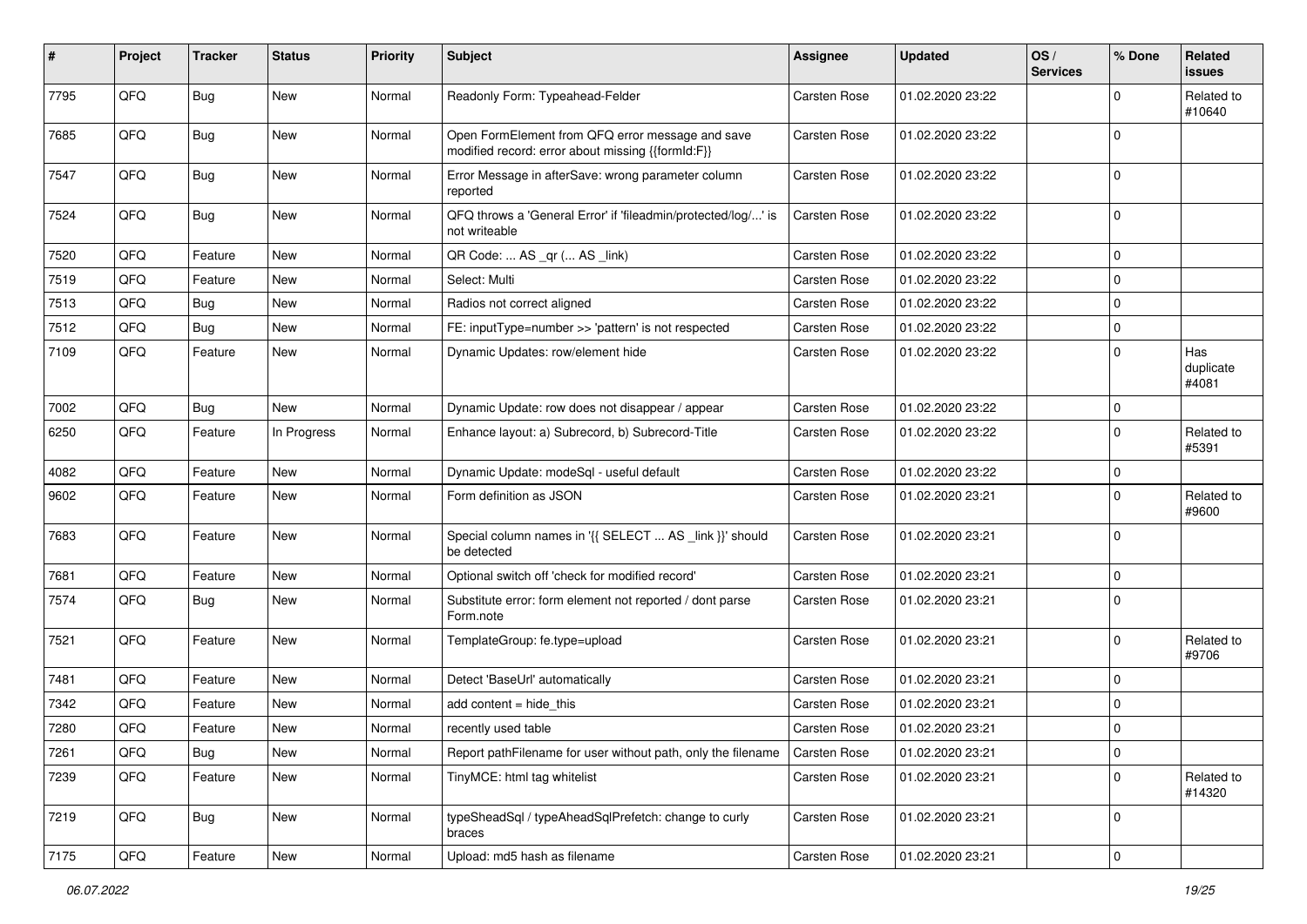| ∦    | Project | <b>Tracker</b> | <b>Status</b>     | <b>Priority</b> | <b>Subject</b>                                                                                                             | <b>Assignee</b>     | <b>Updated</b>   | OS/<br><b>Services</b> | % Done      | Related<br><b>issues</b>                    |
|------|---------|----------------|-------------------|-----------------|----------------------------------------------------------------------------------------------------------------------------|---------------------|------------------|------------------------|-------------|---------------------------------------------|
| 7119 | QFQ     | Feature        | <b>New</b>        | Normal          | Upload: scaleDownWidth, scaleDownHeight                                                                                    | <b>Carsten Rose</b> | 01.02.2020 23:21 |                        | $\Omega$    |                                             |
| 7102 | QFQ     | Feature        | <b>New</b>        | Normal          | Comment sign in report: '#' and '--'                                                                                       | <b>Carsten Rose</b> | 01.02.2020 23:21 |                        | $\mathbf 0$ |                                             |
| 7099 | QFQ     | Feature        | <b>New</b>        | Normal          | Redesign FormEditor                                                                                                        | <b>Carsten Rose</b> | 01.02.2020 23:21 |                        | $\mathbf 0$ |                                             |
| 7014 | QFQ     | Bug            | <b>New</b>        | Normal          | Sending invalid emails succeeds when<br>debug.redirectAllMailTo is set                                                     | <b>Carsten Rose</b> | 01.02.2020 23:21 |                        | $\Omega$    |                                             |
| 6912 | QFQ     | Bug            | New               | Normal          | error Message Var 'deadline' already set in SIP - in Form<br>with FE.value={{deadline:R:::{{deadlinePeriod:Y}}}}           | Carsten Rose        | 01.02.2020 23:21 |                        | $\mathbf 0$ |                                             |
| 6855 | QFQ     | Feature        | New               | Normal          | With {{feUser:U}}!={{feUser:T}}: Save / Delete: only possible<br>with {{feUserSave:U}}='yes' and '{{feUserDelete:U}}='yes' | Carsten Rose        | 01.02.2020 23:21 |                        | $\Omega$    |                                             |
| 6765 | QFQ     | Feature        | <b>New</b>        | Normal          | Moeglichkeit via QFQ eigene Logs zu schreiben                                                                              | Carsten Rose        | 01.02.2020 23:21 |                        | $\mathbf 0$ |                                             |
| 6677 | QFQ     | <b>Bug</b>     | <b>New</b>        | Normal          | Error message FE Action Element: no/wrong FE reference<br>who cause the problem.                                           | <b>Carsten Rose</b> | 01.02.2020 23:21 |                        | $\Omega$    |                                             |
| 6609 | QFQ     | Feature        | <b>New</b>        | Normal          | Formlet: JSON API erweitern                                                                                                | Carsten Rose        | 01.02.2020 23:21 |                        | 50          |                                             |
| 6594 | QFQ     | Feature        | New               | Normal          | Excel: on download, check if there is a valid sip                                                                          | <b>Carsten Rose</b> | 01.02.2020 23:21 |                        | $\Omega$    |                                             |
| 6483 | QFQ     | Bug            | New               | Normal          | R Store funktioniert nicht bei 'Report Notation' im FE                                                                     | <b>Carsten Rose</b> | 01.02.2020 23:21 |                        | $\mathbf 0$ |                                             |
| 6462 | QFQ     | Bug            | New               | Normal          | File Upload: Nutzlose Fehlermeldung wenn Datei zu gross                                                                    | Carsten Rose        | 01.02.2020 23:21 |                        | $\Omega$    | Related to<br>#6139                         |
| 6437 | QFQ     | Feature        | <b>New</b>        | Normal          | Neuer Mode Button bei FormElementen                                                                                        | <b>Carsten Rose</b> | 01.02.2020 23:21 |                        | $\Omega$    | Related to<br>#9668,<br>Blocked by<br>#9678 |
| 6292 | QFQ     | Feature        | <b>New</b>        | Normal          | Download: File speichern mit Hash aber original Filename in<br>der Datenbank vermerken fuer Downloads                      | <b>Carsten Rose</b> | 01.02.2020 23:21 |                        | $\Omega$    |                                             |
| 6289 | QFQ     | Feature        | <b>New</b>        | Normal          | Form: Log                                                                                                                  | <b>Carsten Rose</b> | 01.02.2020 23:21 |                        | $\mathbf 0$ |                                             |
| 5576 | QFQ     | Bug            | <b>New</b>        | Normal          | Using MySQL 'DROP' requires privilege - wich is not really<br>necessary.                                                   | <b>Carsten Rose</b> | 01.02.2020 23:21 |                        | $\Omega$    |                                             |
| 5131 | QFQ     | Feature        | <b>New</b>        | Normal          | Activate Spin Gear ('wait/busy' indicator) via LINK attribute                                                              | Carsten Rose        | 01.02.2020 23:21 |                        | $\mathbf 0$ |                                             |
| 4250 | QFQ     | Feature        | <b>New</b>        | Normal          | AutoCron in QFQ via PHP                                                                                                    | Carsten Rose        | 01.02.2020 23:21 |                        | $\Omega$    | Related to<br>#3292,<br>Related to<br>#3291 |
| 3547 | QFQ     | Bug            | <b>New</b>        | Normal          | FE of type 'note' causes writing of empty fields.                                                                          | <b>Carsten Rose</b> | 01.02.2020 23:21 |                        | $\mathbf 0$ |                                             |
| 3504 | QFQ     | Feature        | New               | Normal          | Logging: welche Action FEs werden wann wie ausgefuehrt                                                                     | Carsten Rose        | 01.02.2020 23:21 |                        | $\Omega$    | Related to<br>#5458,<br>Related to<br>#4092 |
| 5480 | QFQ     | Feature        | Some day<br>maybe | Normal          | QFQ: Dokumentation mit Screenshots versehen                                                                                | Carsten Rose        | 01.02.2020 23:20 |                        | $\Omega$    | Related to<br>#9879                         |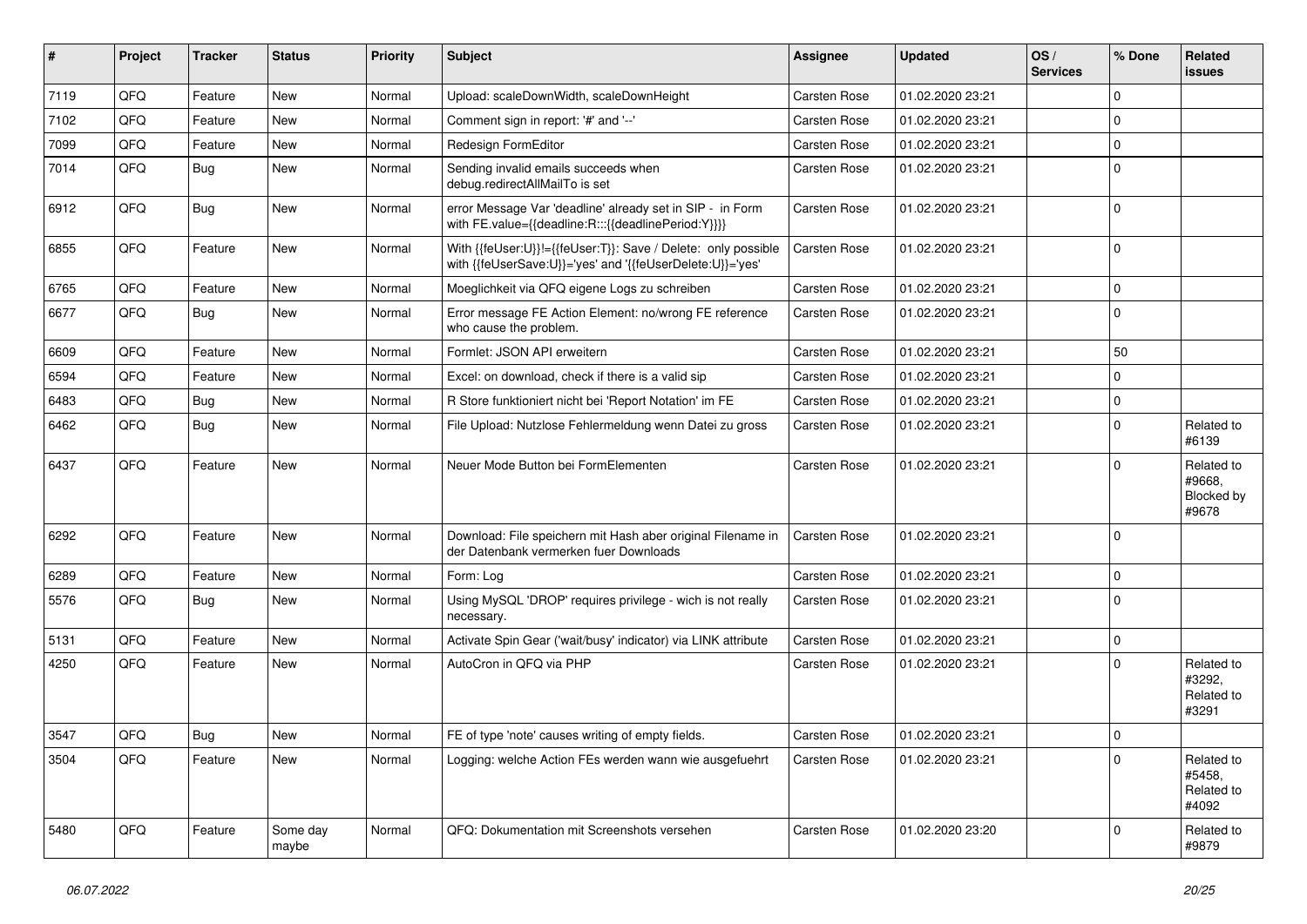| #    | Project | <b>Tracker</b> | <b>Status</b>     | <b>Priority</b> | <b>Subject</b>                                                                                                          | Assignee     | <b>Updated</b>   | OS/<br><b>Services</b> | % Done      | Related<br><b>issues</b>                       |
|------|---------|----------------|-------------------|-----------------|-------------------------------------------------------------------------------------------------------------------------|--------------|------------------|------------------------|-------------|------------------------------------------------|
| 4771 | QFQ     | Bug            | Some day<br>maybe | Normal          | gfg: select-down-values empty after save (edit-form for<br>program administrators)                                      | Carsten Rose | 01.02.2020 23:20 |                        | $\Omega$    | Related to<br>#4549, Has<br>duplicate<br>#4282 |
| 4659 | QFQ     | <b>Bug</b>     | Some day<br>maybe | Normal          | infoButtonExtra                                                                                                         | Carsten Rose | 01.02.2020 23:20 |                        | $\mathbf 0$ |                                                |
| 4650 | QFQ     | Feature        | Some day<br>maybe | Normal          | Convert html to doc/rtf                                                                                                 | Carsten Rose | 01.02.2020 23:20 |                        | $\mathbf 0$ | Related to<br>#10704                           |
| 4549 | QFQ     | Bug            | Some day<br>maybe | Normal          | TemplateGroups: FE.type SELECT loose selected value<br>after save                                                       | Carsten Rose | 01.02.2020 23:20 |                        | $\Omega$    | Related to<br>#4548,<br>Related to<br>#4771    |
| 4365 | QFQ     | Feature        | Some day<br>maybe | Normal          | Multi Language: new way of config                                                                                       | Carsten Rose | 01.02.2020 23:20 |                        | $\mathbf 0$ |                                                |
| 4343 | QFQ     | Feature        | Some day<br>maybe | Normal          | Link: Classifier to add 'attributes'                                                                                    | Carsten Rose | 01.02.2020 23:20 |                        | $\Omega$    | Related to<br>#14077                           |
| 5665 | QFQ     | Feature        | Some day<br>maybe | Normal          | Versuch das '{{!' nicht mehr noetig ist.                                                                                | Carsten Rose | 01.02.2020 23:20 |                        | $\Omega$    | Related to<br>#7432,<br>Related to<br>#7434    |
| 5428 | QFQ     | Feature        | Some day<br>maybe | Normal          | secure thumbnail: late render on access.                                                                                | Carsten Rose | 01.02.2020 23:20 |                        | $\Omega$    |                                                |
| 4757 | QFQ     | Feature        | Some day<br>maybe | Normal          | Test subrecord: download links ok? Links ok?                                                                            | Carsten Rose | 01.02.2020 23:20 |                        | $\Omega$    |                                                |
| 4652 | QFQ     | Feature        | Some day<br>maybe | Normal          | UZH CD: Weiterleitung auf benutzerdefinierte 403/404 Seite                                                              | Carsten Rose | 01.02.2020 23:20 |                        | $\mathbf 0$ |                                                |
| 4651 | QFQ     | <b>Bug</b>     | Some day<br>maybe | Normal          | "Loading document" Modal wird angezeigt bei uzhcd type=2<br>Ansicht                                                     | Carsten Rose | 01.02.2020 23:20 |                        | $\mathbf 0$ |                                                |
| 4330 | QFQ     | Feature        | Some day<br>maybe | Normal          | Error Message: report missing {{ / }} in sqlUpdate, sqlInsert,<br>sqlDelete, sqlAfter, sqlBefore in FE action elements. | Carsten Rose | 01.02.2020 23:20 |                        | $\mathbf 0$ |                                                |
| 4328 | QFQ     | <b>Bug</b>     | Some day<br>maybe | Normal          | Error Message: Show FE name/number on problems in FE                                                                    | Carsten Rose | 01.02.2020 23:20 |                        | $\Omega$    |                                                |
| 5991 | QFQ     | <b>Bug</b>     | Some day<br>maybe | Normal          | URLs with ' ' or long parameter are problematic                                                                         | Carsten Rose | 01.02.2020 23:19 |                        | $\mathbf 0$ |                                                |
| 5983 | QFQ     | Feature        | Some day<br>maybe | Normal          | Form Submit (save & update): normalize date/-time FE                                                                    | Carsten Rose | 01.02.2020 23:19 |                        | $\mathbf 0$ |                                                |
| 5852 | QFQ     | Feature        | Some day<br>maybe | Normal          | Logging: mail.log / sql.log - im FE anzeigen und via AJAX<br>aktualisieren                                              | Carsten Rose | 01.02.2020 23:19 |                        | $\mathbf 0$ | Related to<br>#5885                            |
| 5768 | QFQ     | Bug            | Some day<br>maybe | Normal          | '{{pageLanguage:T}}' missing if QFQ is called via api                                                                   | Carsten Rose | 01.02.2020 23:19 |                        | $\mathbf 0$ |                                                |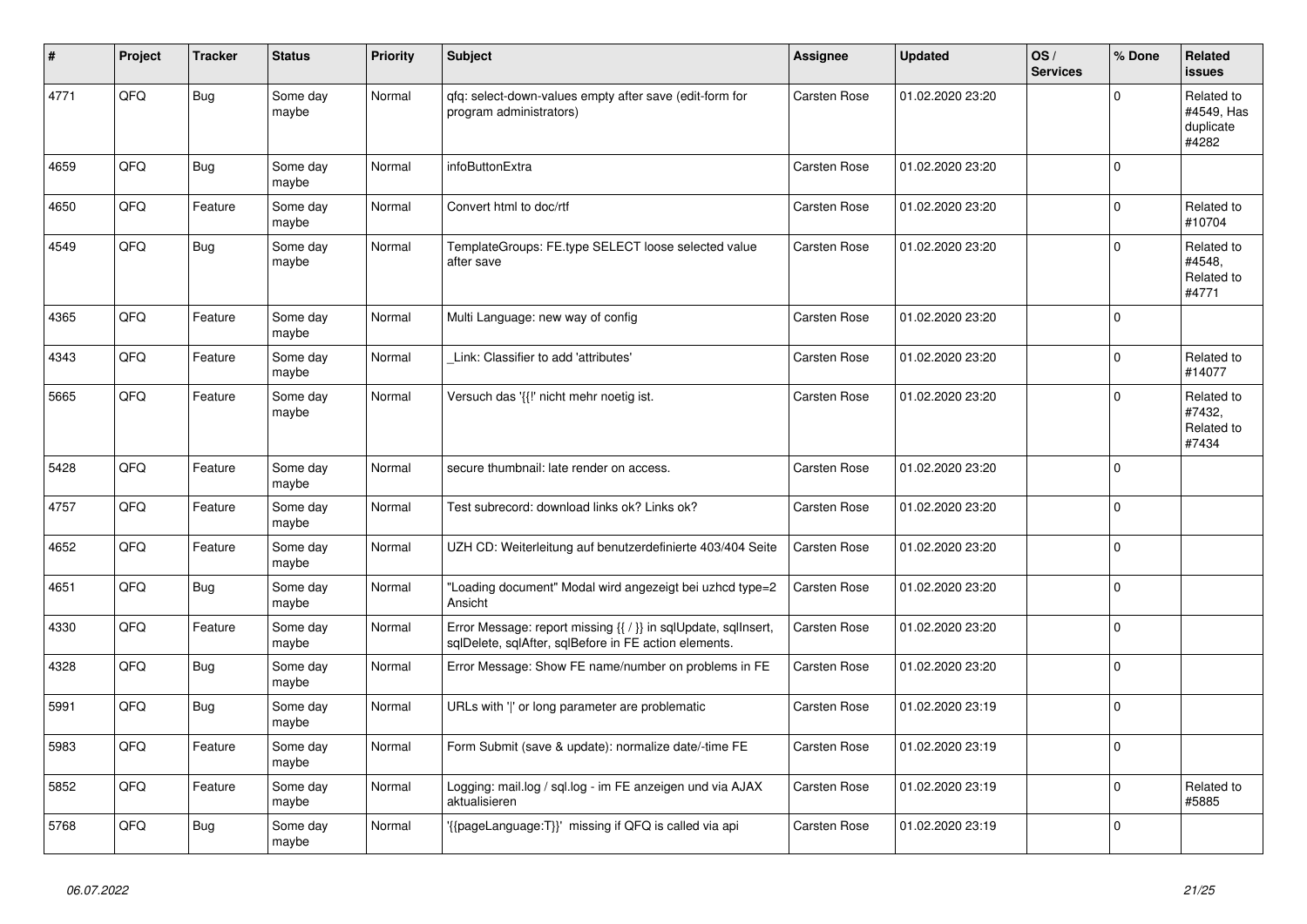| $\#$  | Project | <b>Tracker</b> | <b>Status</b>     | <b>Priority</b> | <b>Subject</b>                                                                                                       | <b>Assignee</b>     | <b>Updated</b>   | OS/<br><b>Services</b> | % Done      | Related<br>issues   |
|-------|---------|----------------|-------------------|-----------------|----------------------------------------------------------------------------------------------------------------------|---------------------|------------------|------------------------|-------------|---------------------|
| 5706  | QFQ     | Bug            | Some day<br>maybe | Normal          | upload: fileDestination needs to be sanatized                                                                        | Carsten Rose        | 01.02.2020 23:19 |                        | $\Omega$    |                     |
| 5579  | QFQ     | Feature        | Some day<br>maybe | Normal          | Enhance Doc / Presentation: variable type 'link column type'                                                         | <b>Carsten Rose</b> | 01.02.2020 23:19 |                        | $\mathbf 0$ |                     |
| 5557  | QFQ     | Bug            | Some day<br>maybe | Normal          | Form load: STORE_RECORD filled, but should be empty                                                                  | Carsten Rose        | 01.02.2020 23:19 |                        | $\Omega$    |                     |
| 5132  | QFQ     | Feature        | Some day<br>maybe | Normal          | Error Message sendmail missing attachment: more details                                                              | <b>Carsten Rose</b> | 01.02.2020 23:19 |                        | $\mathbf 0$ |                     |
| 5021  | QFQ     | <b>Bug</b>     | Some day<br>maybe | Normal          | FE.typ=extra - during save displays error 'datum2' already<br>filled in STORE_SIP - the value is stored nevertheless | <b>Carsten Rose</b> | 01.02.2020 23:19 |                        | $\mathbf 0$ | Related to<br>#3875 |
| 4872  | QFQ     | Feature        | Some day<br>maybe | Normal          | Fields of Typo3 page available in STORE_TYPO3                                                                        | Carsten Rose        | 01.02.2020 23:19 |                        | $\Omega$    |                     |
| 4869  | QFQ     | Feature        | Some day<br>maybe | Normal          | Dynamic Update (show, hide, readonly?, required?) for<br><b>Template Group Elements</b>                              | <b>Carsten Rose</b> | 01.02.2020 23:19 |                        | $\Omega$    | Related to<br>#4865 |
| 4606  | QFQ     | Feature        | Some day<br>maybe | Normal          | link: qualifier to render bootstrap button                                                                           | Carsten Rose        | 01.02.2020 23:19 |                        | $\Omega$    |                     |
| 4583  | QFQ     | Bug            | Some day<br>maybe | Normal          | Dynamic Update bei TypeAhead Feldern                                                                                 | <b>Carsten Rose</b> | 01.02.2020 23:19 |                        | $\Omega$    |                     |
| 4528  | QFQ     | Bug            | Some day<br>maybe | Normal          | extraButtonLock mit SQLAhead Bug                                                                                     | Carsten Rose        | 01.02.2020 23:19 |                        | $\Omega$    |                     |
| 4092  | QFQ     | Bug            | Some day<br>maybe | Normal          | 1) Logging verbessern wann welches FE warum ausgefuehrt<br>wird, 2) Documentation: Best Practice Template Group      | <b>Carsten Rose</b> | 01.02.2020 23:19 |                        | $\Omega$    | Related to<br>#3504 |
| 9968  | QFQ     | Feature        | Priorize          | Normal          | Tooltip in Links for Developer                                                                                       | <b>Carsten Rose</b> | 01.02.2020 23:17 |                        | $\mathbf 0$ |                     |
| 8277  | QFQ     | Feature        | Priorize          | Normal          | fe.parameter.default=                                                                                                | Carsten Rose        | 01.02.2020 23:17 |                        | $\Omega$    | Related to<br>#8113 |
| 9928  | QFQ     | Feature        | Priorize          | Normal          | SpecialColumnName: a) Deprecated: ' AS "_+tag " ', b)<br>New: ' AS "_ <tag1><tag2>"'</tag2></tag1>                   | <b>Carsten Rose</b> | 01.02.2020 23:17 |                        | $\Omega$    | Related to<br>#9929 |
| 10014 | QFQ     | Feature        | New               | Normal          | Manual.rst: describe behaviour and process order of<br>fillStoreVar, slaveId, sqlBefore,                             | <b>Carsten Rose</b> | 01.02.2020 22:31 |                        | $\Omega$    |                     |
| 9773  | QFQ     | <b>Bug</b>     | <b>New</b>        | Normal          | form.parameter.formModeGlobal=requiredOff                                                                            | <b>Carsten Rose</b> | 01.02.2020 15:56 |                        | $\Omega$    |                     |
| 2643  | QFQ     | Bug            | Some day<br>maybe | Normal          | Zend / PHP Webinars anschauen                                                                                        | Carsten Rose        | 01.02.2020 15:56 |                        | $\Omega$    |                     |
| 9983  | QFG     | i Feature      | New               | Normal          | Report Notation: new keyword 'range'                                                                                 | Carsten Rose        | 01.02.2020 15:55 |                        | U           |                     |
| 9975  | QFQ     | Bug            | Priorize          | Normal          | Dropdown Menu: 'r:3' broken                                                                                          | Carsten Rose        | 01.02.2020 10:13 |                        | 0           |                     |
| 9947  | QFQ     | <b>Bug</b>     | Priorize          | Normal          | Unwanted error message if missing 'typeAheadSqlPrefetch'                                                             | Carsten Rose        | 01.02.2020 10:13 |                        | 0           |                     |
| 9900  | QFQ     | Feature        | Priorize          | Normal          | Generic API Call: tt-content record >> JSON                                                                          | Carsten Rose        | 01.02.2020 10:13 |                        | $\mathbf 0$ |                     |
| 9862  | QFQ     | Bug            | Priorize          | Normal          | Failed writing to sgl mail gfg.log should throw an exception                                                         | Carsten Rose        | 01.02.2020 10:13 |                        | 0           |                     |
| 8585  | QFQ     | Feature        | Priorize          | Normal          | Enhance Error message for 'unknown form'                                                                             | Carsten Rose        | 01.02.2020 10:13 |                        | 0           |                     |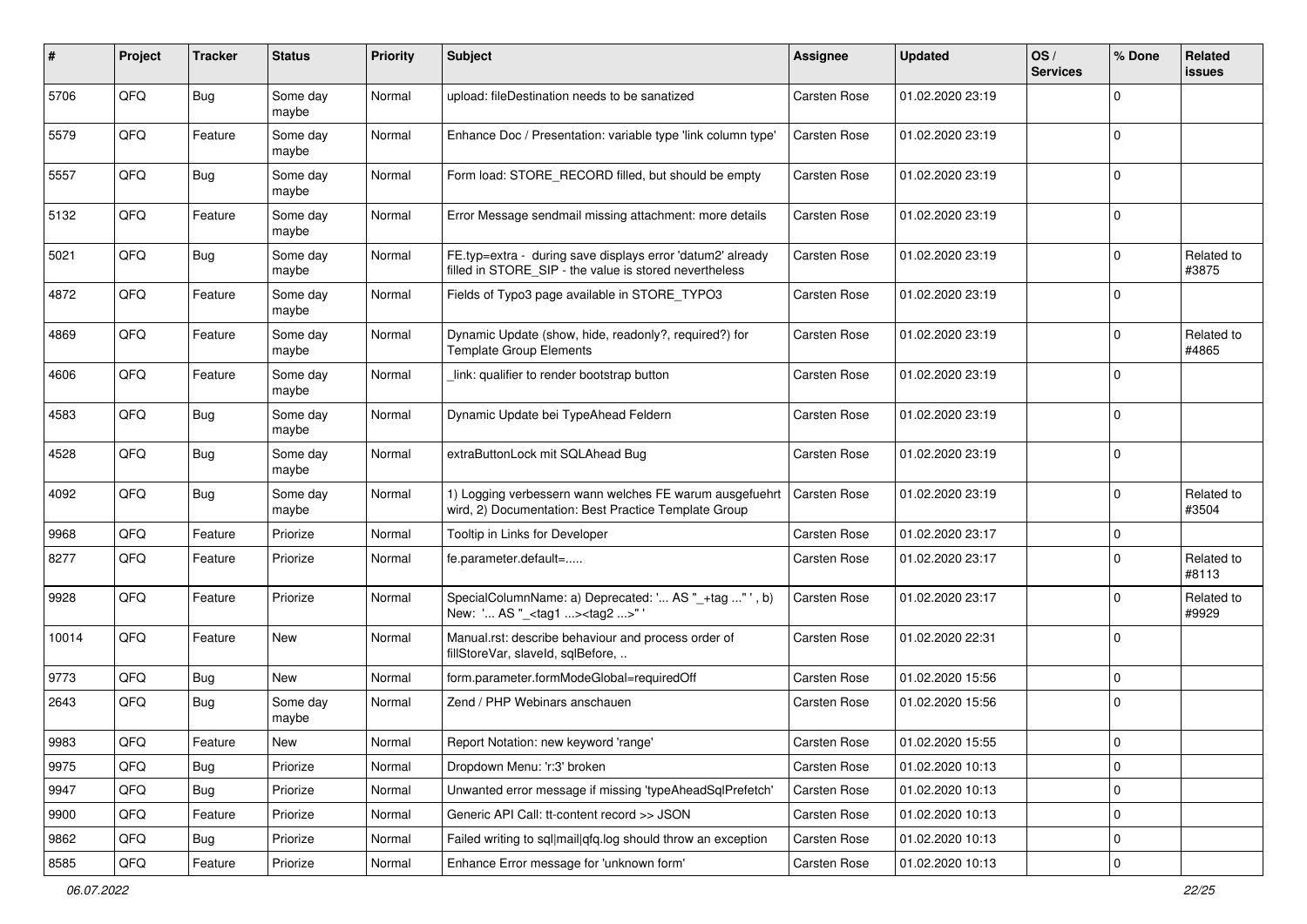| ∦    | Project | <b>Tracker</b> | <b>Status</b> | <b>Priority</b> | <b>Subject</b>                                                                                                                        | <b>Assignee</b>     | <b>Updated</b>   | OS/<br><b>Services</b> | % Done      | <b>Related</b><br>issues |
|------|---------|----------------|---------------|-----------------|---------------------------------------------------------------------------------------------------------------------------------------|---------------------|------------------|------------------------|-------------|--------------------------|
| 8584 | QFQ     | Feature        | Priorize      | Normal          | FE 'Action' - never assign to Container (except Template<br>Group)                                                                    | <b>Carsten Rose</b> | 01.02.2020 10:13 |                        | $\Omega$    |                          |
| 8037 | QFQ     | <b>Bug</b>     | Priorize      | Normal          | FE.type=upload (advanced mode): {{slaveId:V}} missing<br>during dynamic update                                                        | Carsten Rose        | 01.02.2020 10:13 |                        | $\Omega$    |                          |
| 8034 | QFQ     | Feature        | Priorize      | Normal          | FormElement 'data': 22.22.2222 should not be accepted                                                                                 | <b>Carsten Rose</b> | 01.02.2020 10:13 |                        | $\Omega$    |                          |
| 7656 | QFQ     | Bug            | Priorize      | Normal          | FE with required, 'pattern' and 'extraButtonLock': always<br>complain about missing value                                             | <b>Carsten Rose</b> | 01.02.2020 10:13 |                        | $\Omega$    |                          |
| 7630 | QFQ     | Feature        | Priorize      | Normal          | detailed error message for simple upload                                                                                              | Carsten Rose        | 01.02.2020 10:13 |                        | $\Omega$    |                          |
| 7616 | QFQ     | Bug            | Priorize      | Normal          | Selectlist with Enum & Dynamic Update                                                                                                 | <b>Carsten Rose</b> | 01.02.2020 10:13 |                        | $\Omega$    |                          |
| 7522 | QFQ     | Feature        | Priorize      | Normal          | Inserting default index.html to folder (Avoid Apache Indexing)                                                                        | <b>Carsten Rose</b> | 01.02.2020 10:13 |                        | $\mathbf 0$ |                          |
| 7290 | QFQ     | Feature        | Priorize      | Normal          | FormEditor: title as textarea if LEN(title)>60                                                                                        | Carsten Rose        | 01.02.2020 10:13 |                        | $\Omega$    | Blocked by<br>#7682      |
| 7217 | QFQ     | Feature        | Priorize      | Normal          | Download: notice User if ` sip=?` is missing                                                                                          | <b>Carsten Rose</b> | 01.02.2020 10:13 |                        | $\Omega$    |                          |
| 6998 | QFQ     | Feature        | Priorize      | Normal          | Form: with debug=on show column information as tooltip of<br>column label                                                             | <b>Carsten Rose</b> | 01.02.2020 10:13 |                        | $\Omega$    |                          |
| 6574 | QFQ     | Bug            | Priorize      | Normal          | gfg.log: Fehlermeldung wurde angezeigt, aber nicht geloggt                                                                            | <b>Carsten Rose</b> | 01.02.2020 10:13 |                        | $\mathbf 0$ |                          |
| 5942 | QFQ     | Feature        | Priorize      | Normal          | 'L' and 'type': append to links, generate via 'link' by using 'u:                                                                     | <b>Carsten Rose</b> | 01.02.2020 10:13 |                        | $\mathbf 0$ |                          |
| 3782 | QFQ     | Bug            | Priorize      | Normal          | Bei fehlerhafter Eingabe (z.B. Datum) sollte das erwartete<br>Format angezeigt werden                                                 | Carsten Rose        | 01.02.2020 10:13 |                        | 0           |                          |
| 7920 | QFQ     | Feature        | <b>New</b>    | Normal          | FE: Syntax Highlight, Zeinlenumbruch                                                                                                  | Carsten Rose        | 01.02.2020 10:03 |                        | $\Omega$    |                          |
| 5782 | QFQ     | Feature        | <b>New</b>    | Normal          | NextCloud API                                                                                                                         | Carsten Rose        | 01.02.2020 10:02 |                        | $\Omega$    |                          |
| 7660 | QFQ     | Feature        | <b>New</b>    | Normal          | IMAP: import mails to DB, move / delete mails                                                                                         | Carsten Rose        | 01.02.2020 09:52 |                        | $\Omega$    |                          |
| 9927 | QFQ     | Feature        | <b>New</b>    | Normal          | QFQ Update: a) Update nur machen wenn BE User<br>eingeloggt ist., b) Bei Fehler genaue Meldung welcher<br>Updateschritt Probleme hat. | Carsten Rose        | 22.01.2020 12:59 |                        | $\Omega$    |                          |
| 9777 | QFQ     | Feature        | <b>New</b>    | Normal          | Logging QFQ Variables                                                                                                                 | <b>Carsten Rose</b> | 16.12.2019 17:17 |                        | $\Omega$    |                          |
| 8702 | QFQ     | Feature        | <b>New</b>    | Normal          | Load Record which is locked: missing user info                                                                                        | <b>Carsten Rose</b> | 11.12.2019 16:16 |                        | $\Omega$    | Related to<br>#9789      |
| 7480 | QFQ     | Feature        | <b>New</b>    | Normal          | Record History (Undo / Redo)                                                                                                          | <b>Carsten Rose</b> | 11.12.2019 16:16 |                        | $\Omega$    | Related to<br>#2361      |
| 6602 | QFQ     | Feature        | <b>New</b>    | Normal          | Formlet: in Report auf Mausklick ein mini-form oeffnen                                                                                | <b>Carsten Rose</b> | 11.12.2019 16:16 |                        | $\Omega$    |                          |
| 4756 | QFQ     | Bug            | <b>New</b>    | Normal          | Form dirty even nothing changes                                                                                                       | Carsten Rose        | 11.12.2019 16:16 |                        | $\Omega$    |                          |
| 4023 | QFQ     | Feature        | <b>New</b>    | Normal          | prepared statements - FE action: salveld, sglInsert,<br>sqlUpdate, sqlDelete, sqlBefore, sqlAfter                                     | <b>Carsten Rose</b> | 11.12.2019 16:15 |                        | $\Omega$    |                          |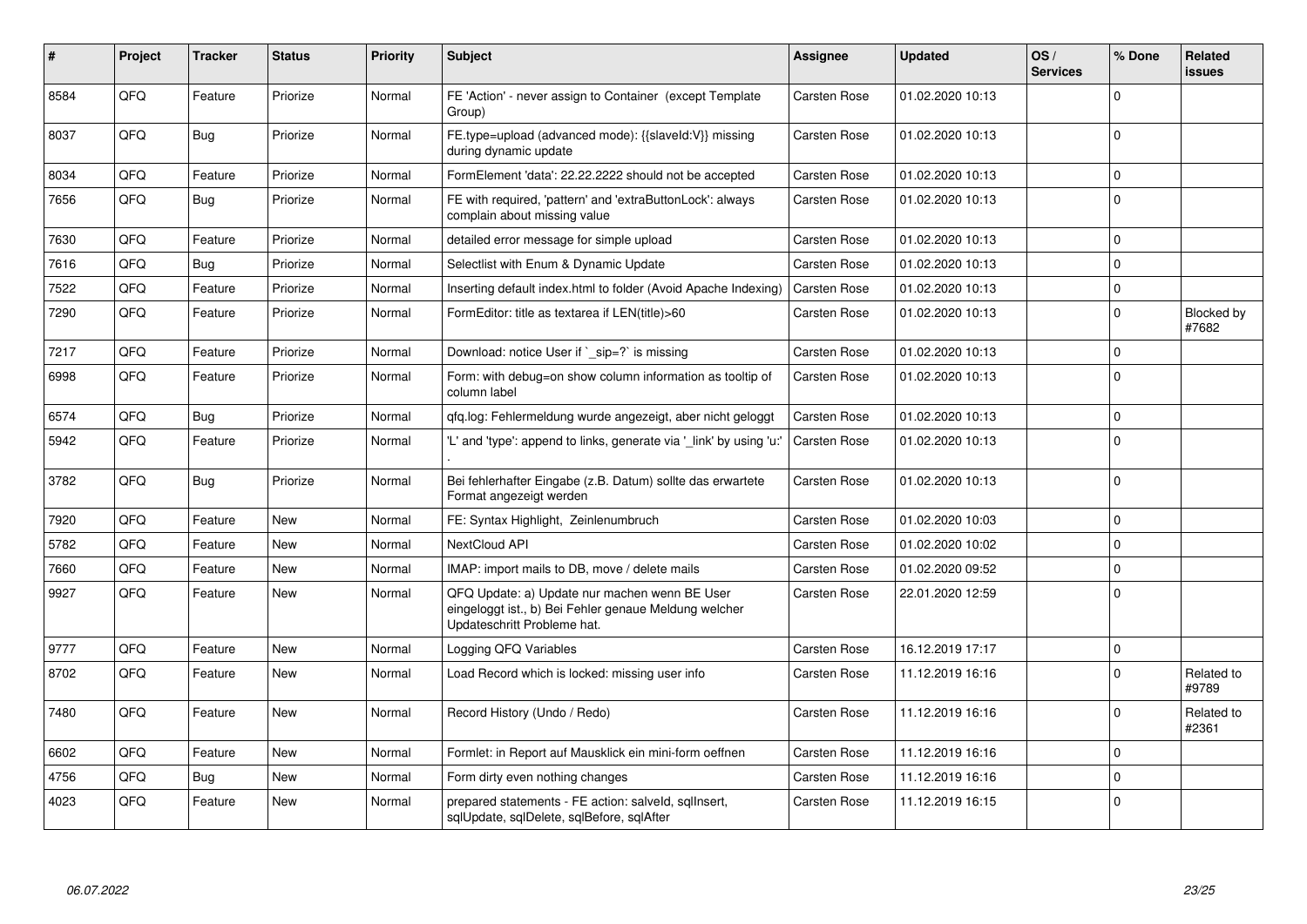| #    | Project | <b>Tracker</b> | <b>Status</b>     | <b>Priority</b> | <b>Subject</b>                                                                                                     | <b>Assignee</b>     | <b>Updated</b>   | OS/<br><b>Services</b> | % Done      | Related<br><b>issues</b>                    |
|------|---------|----------------|-------------------|-----------------|--------------------------------------------------------------------------------------------------------------------|---------------------|------------------|------------------------|-------------|---------------------------------------------|
| 2361 | QFQ     | Feature        | <b>New</b>        | Normal          | Logging wer/wann/wo welches Formular aufgerufen hat                                                                | <b>Carsten Rose</b> | 11.12.2019 16:15 |                        | $\Omega$    | Related to<br>#4432,<br>Related to<br>#7480 |
| 3267 | QFQ     | Feature        | Some day<br>maybe | Normal          | 2 Forms auf einer Seite: real + Read only                                                                          | Carsten Rose        | 11.12.2019 16:03 |                        | $\Omega$    |                                             |
| 3216 | QFQ     | Feature        | Some day<br>maybe | Normal          | dynamic update für checkbox label2                                                                                 | Carsten Rose        | 11.12.2019 16:03 |                        | $\mathbf 0$ | Related to<br>#2081                         |
| 3130 | QFQ     | Bug            | Some day<br>maybe | Normal          | Debug Info's nicht korrekt nach 'New > Save'.                                                                      | <b>Carsten Rose</b> | 11.12.2019 16:03 |                        | $\Omega$    | Related to<br>#3253                         |
| 2995 | QFQ     | Feature        | Some day<br>maybe | Normal          | Dropdown JQuery Plugin: 'chosen' - Moeglichkeit um Select<br>Listen mehr Funktion zu geben. Kein Bootstrap noetig. | <b>Carsten Rose</b> | 11.12.2019 16:03 |                        | $\mathbf 0$ |                                             |
| 2084 | QFQ     | Feature        | Some day<br>maybe | Normal          | Mailto mit encryption: Subrecord                                                                                   | <b>Carsten Rose</b> | 11.12.2019 16:03 |                        | $\Omega$    | Related to<br>#2082                         |
| 1946 | QFQ     | Feature        | Some day<br>maybe | Normal          | Kontrolle ob der ReadOnly Modus bei den<br>Formularelementen korrekt implementiert ist                             | <b>Carsten Rose</b> | 11.12.2019 16:03 |                        | $\mathbf 0$ |                                             |
| 1635 | QFQ     | Feature        | Some day<br>maybe | Normal          | QFQ Extension content record: weitere Optionen einblenden.                                                         | <b>Carsten Rose</b> | 11.12.2019 16:03 |                        | $\mathbf 0$ |                                             |
| 4293 | QFQ     | Bug            | Some day<br>maybe | Normal          | Download broken if token 'd:' is missing - but no error<br>message                                                 | Carsten Rose        | 11.12.2019 16:03 |                        | $\Omega$    | Related to<br>#7514                         |
| 4259 | QFQ     | Feature        | Some day<br>maybe | Normal          | Instant trigger a cron job                                                                                         | Carsten Rose        | 11.12.2019 16:03 |                        | $\mathbf 0$ |                                             |
| 4197 | QFQ     | Feature        | Some day<br>maybe | Normal          | Unit Test fuer JSON Stream von QuickFormQuery.php ><br>doForm()                                                    | <b>Carsten Rose</b> | 11.12.2019 16:03 |                        | 0           |                                             |
| 4026 | QFQ     | Feature        | Some day<br>maybe | Normal          | sqlLog.sql: log number of FE.id                                                                                    | Carsten Rose        | 11.12.2019 16:03 |                        | $\mathbf 0$ | Related to<br>#5458                         |
| 4008 | QFQ     | Bug            | Some day<br>maybe | Normal          | FormElemen.type=sendmail: wrong 'TO' if 'real<br>name <rea@mail.to>' is used</rea@mail.to>                         | <b>Carsten Rose</b> | 11.12.2019 16:03 |                        | $\Omega$    |                                             |
| 3991 | QFQ     | Feature        | Some day<br>maybe | Normal          | report: Columnname '_skipWrap' skips 'fbeg', 'fend'                                                                | <b>Carsten Rose</b> | 11.12.2019 16:03 |                        | $\mathbf 0$ |                                             |
| 3947 | QFQ     | Feature        | Some day<br>maybe | Normal          | Attack detectect: logout current user                                                                              | <b>Carsten Rose</b> | 11.12.2019 16:03 |                        | $\Omega$    | Related to<br>#5458,<br>Related to<br>#6299 |
| 3942 | QFQ     | Feature        | Some day<br>maybe | Normal          | Action Elemente: neu generierte IDs via FE weitergeben                                                             | Carsten Rose        | 11.12.2019 16:03 |                        | 0           | Related to<br>#3941                         |
| 3941 | QFQ     | Feature        | Some day<br>maybe | Normal          | sqlAfter: es sollten mehrere moeglich sein                                                                         | Carsten Rose        | 11.12.2019 16:03 |                        | $\mathbf 0$ | Related to<br>#3942                         |
| 3905 | QFQ     | Feature        | Some day<br>maybe | Normal          | Documentation: Best Practice anhand eines Online<br>Bewerbungstools                                                | Carsten Rose        | 11.12.2019 16:03 |                        | 0           |                                             |